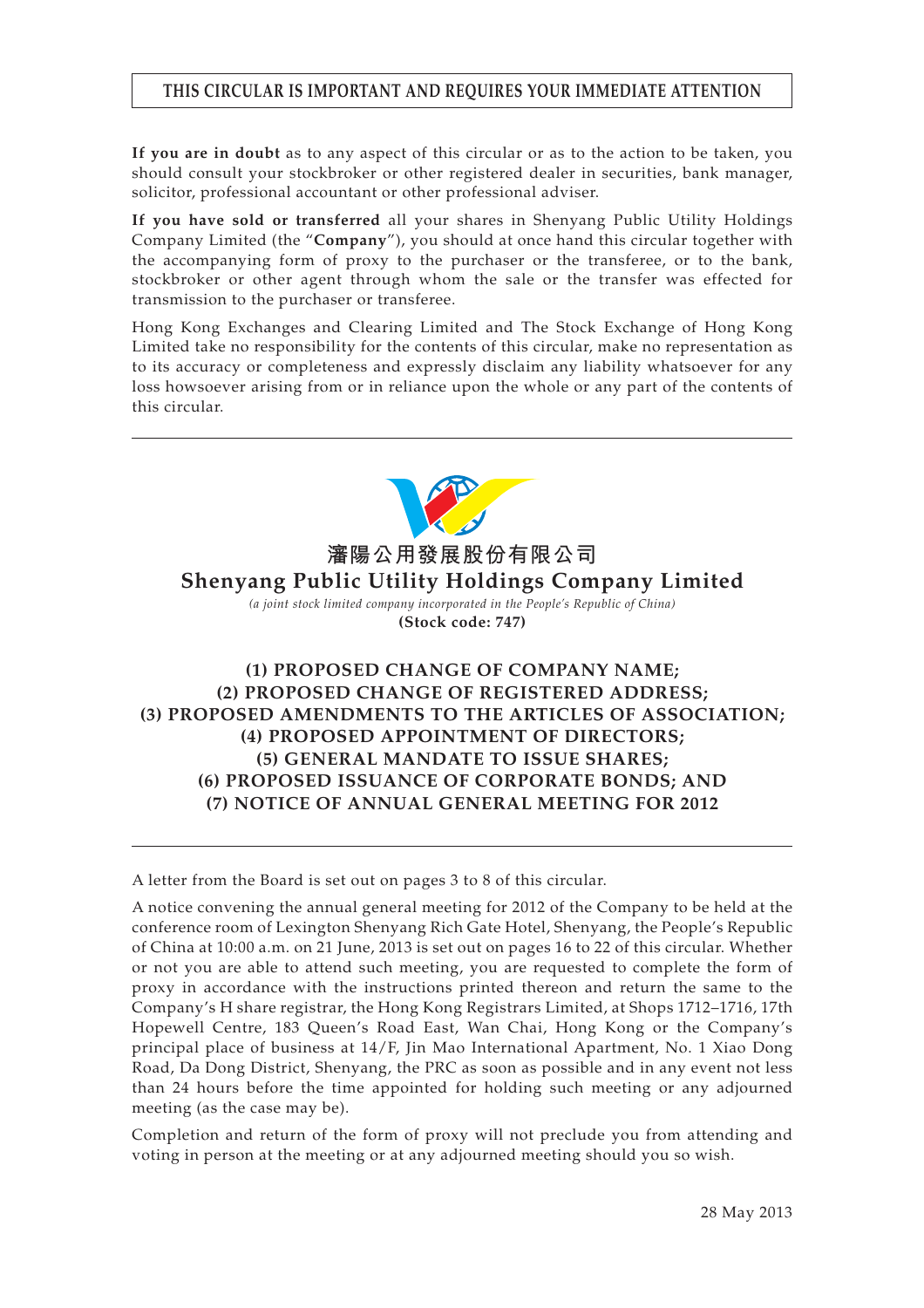# **CONTENTS**

## *Page*

|                |  |                                                              | 3 |  |
|----------------|--|--------------------------------------------------------------|---|--|
| $Appendix I$ - |  |                                                              |   |  |
|                |  | Appendix II - Biographical Details of Proposed Directors  12 |   |  |
|                |  |                                                              |   |  |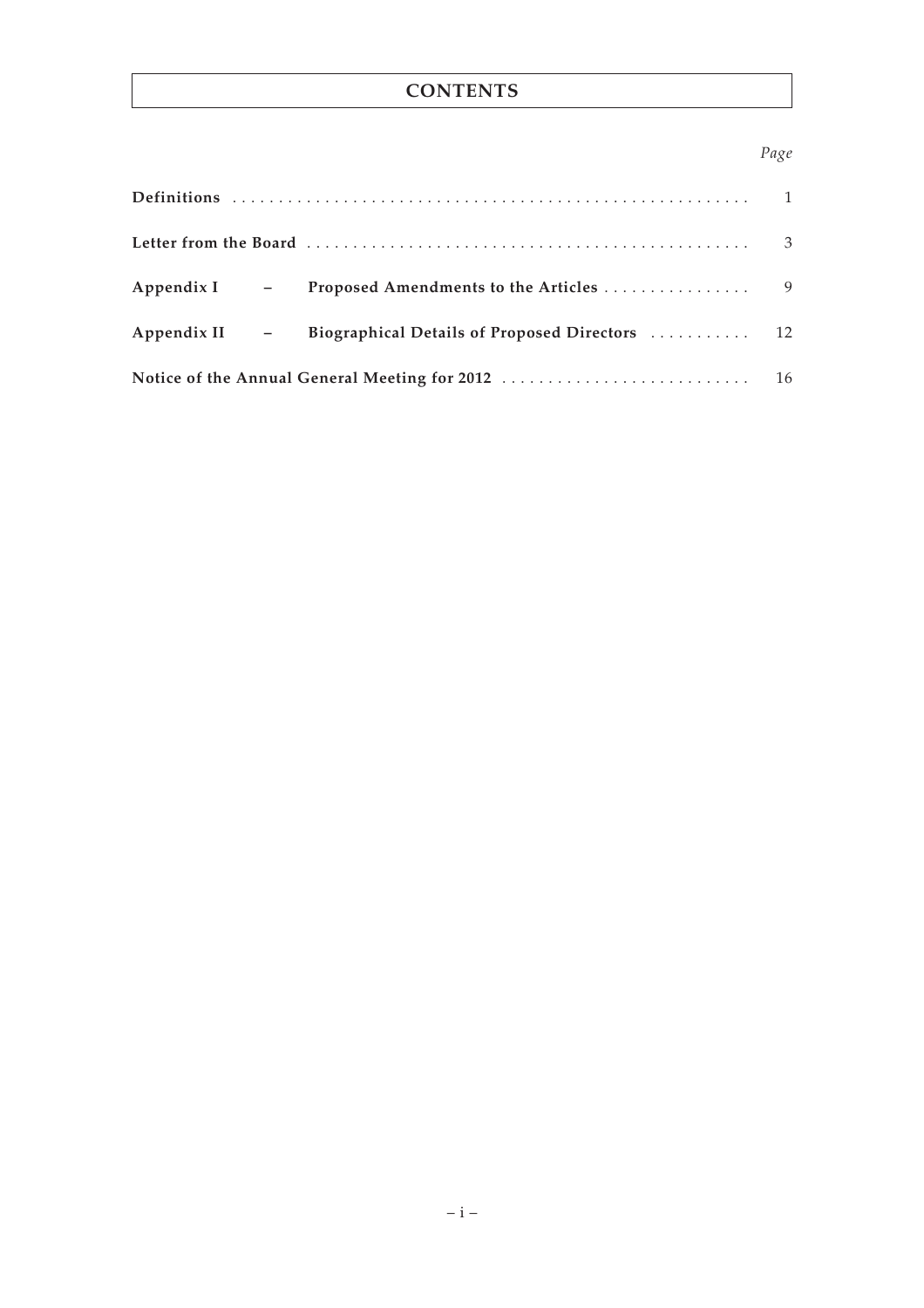*In this circular, the following expressions have the meanings set out below unless the context requires otherwise:*

| "2014 AGM"                              | an annual general meeting of the Company for the<br>financial year ending 31 December 2014 to be<br>convened in 2015                                                                                                                               |
|-----------------------------------------|----------------------------------------------------------------------------------------------------------------------------------------------------------------------------------------------------------------------------------------------------|
| "AGM"                                   | an annual general meeting of the Company for the<br>financial year ended 31 December 2012 to be<br>convened and held at the conference room of<br>Lexington Shenyang Rich Gate Hotel, Shenyang, the<br>PRC at 10:00 a.m. on 21 June 2013           |
| "Articles"                              | the articles of association of the Company                                                                                                                                                                                                         |
| $^{\prime\prime}$ BVI $^{\prime\prime}$ | the British Virgin Islands                                                                                                                                                                                                                         |
| "Board"                                 | the board of Directors                                                                                                                                                                                                                             |
| "Company"                               | Shenyang Public Utility Holdings Company Limited*<br>(瀋陽公用發展股份有限公司), a joint stock limited<br>company incorporated in the PRC and whose H<br>Shares are listed on the main board of the Stock<br>Exchange                                          |
| "Directors"                             | directors of the Company                                                                                                                                                                                                                           |
| "Domestic Share(s)"                     | ordinary shares in the share capital of the Company,<br>with a nominal value of RMB1.00 each, which are<br>subscribed for in RMB by PRC nationals and/or PRC<br>incorporated entities                                                              |
| "Essential Clauses"                     | the essential clauses for the articles of association of<br>the PRC companies seeking a listing outside the PRC                                                                                                                                    |
| "Group"                                 | the Company and its subsidiaries                                                                                                                                                                                                                   |
| "Hong Kong"                             | the Hong Kong Special Administrative Region of the<br>PRC                                                                                                                                                                                          |
| "H Share $(s)$ "                        | overseas listed foreign ordinary shares in the share<br>capital of the Company, with a nominal value of<br>RMB1.00 each, all of which are listed on the main<br>board of the Stock Exchange, and subscribed for and<br>traded in Hong Kong dollars |

\* *For identification purposes only*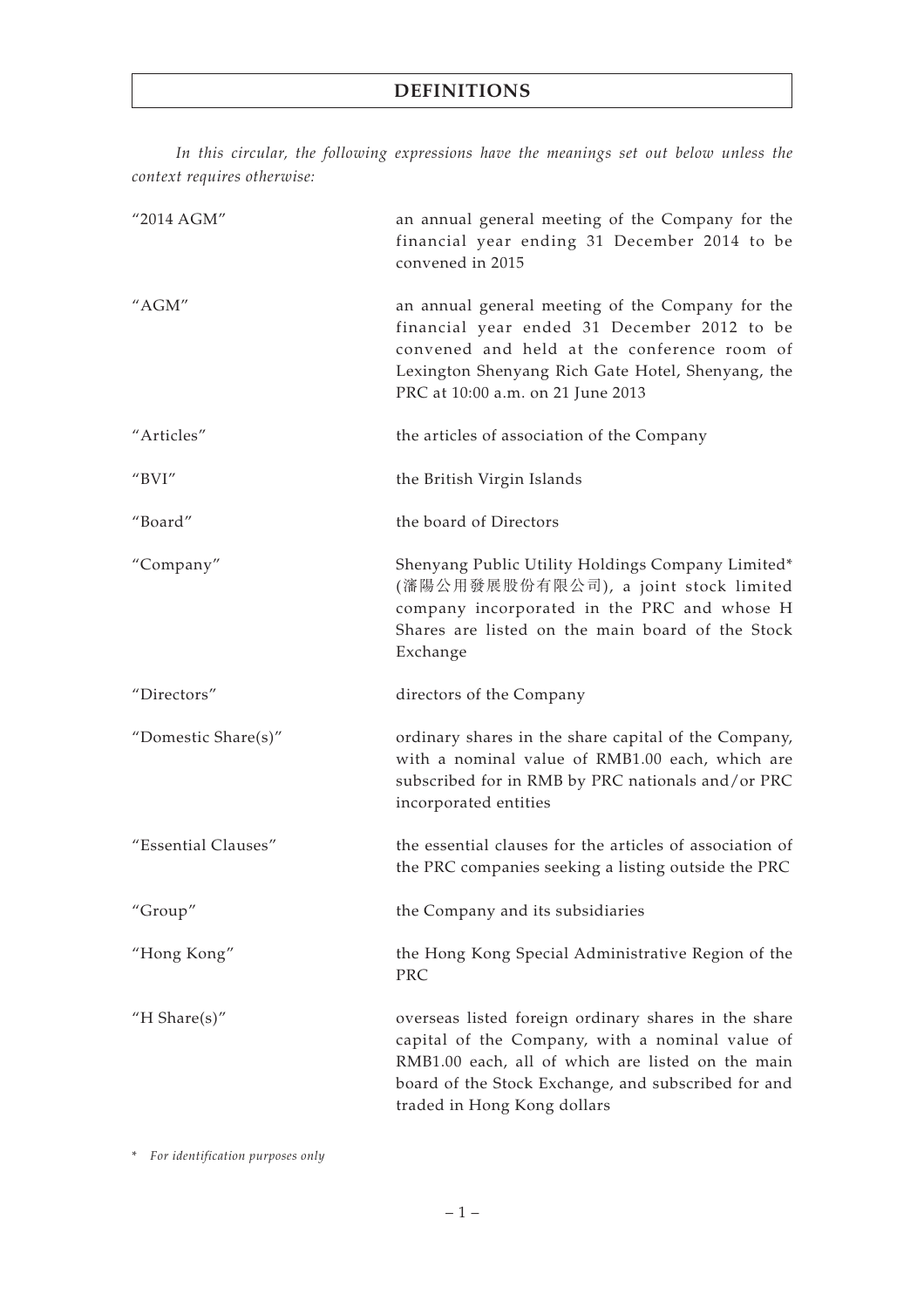# **DEFINITIONS**

| "Listing Rules"                         | the Rules Governing the Listing of Securities on the<br>Stock Exchange                                                                                                                                                                                       |
|-----------------------------------------|--------------------------------------------------------------------------------------------------------------------------------------------------------------------------------------------------------------------------------------------------------------|
| "New General Mandate"                   | the mandate proposed to be sought at the AGM to<br>authorise the Directors to allot, issue and deal with<br>Shares not exceeding 20% of each of the aggregate<br>nominal amount of Domestic Shares and H Shares in<br>issue as at the date of the resolution |
| "PRC"                                   | the People's Republic of China, which for the purpose<br>of this circular excludes Hong Kong, the Macau<br>Special Administrative Region of the PRC and Taiwan                                                                                               |
| "Proposed Change of Company<br>Name"    | the proposed change of the name of the Company<br>from "瀋陽公用發展股份有限公司 Shenyang Public<br>Utility Holdings Company Limited" to "深圳市金馬控<br>股發展股份有限公司 Shenzhen Jinma Development<br>Holdings Company Limited"                                                    |
| "Share $(s)$ "                          | Domestic Shares and/or H Shares (as the case may be)                                                                                                                                                                                                         |
| "Shareholder(s)"                        | holder(s) of the Share(s)                                                                                                                                                                                                                                    |
| "Stock Exchange"                        | The Stock Exchange of Hong Kong Limited                                                                                                                                                                                                                      |
| $^{\prime\prime}$ RMB $^{\prime\prime}$ | Renminbi, the lawful currency of the PRC                                                                                                                                                                                                                     |
| $^{\prime\prime}$ % $^{\prime\prime}$   | per cent.                                                                                                                                                                                                                                                    |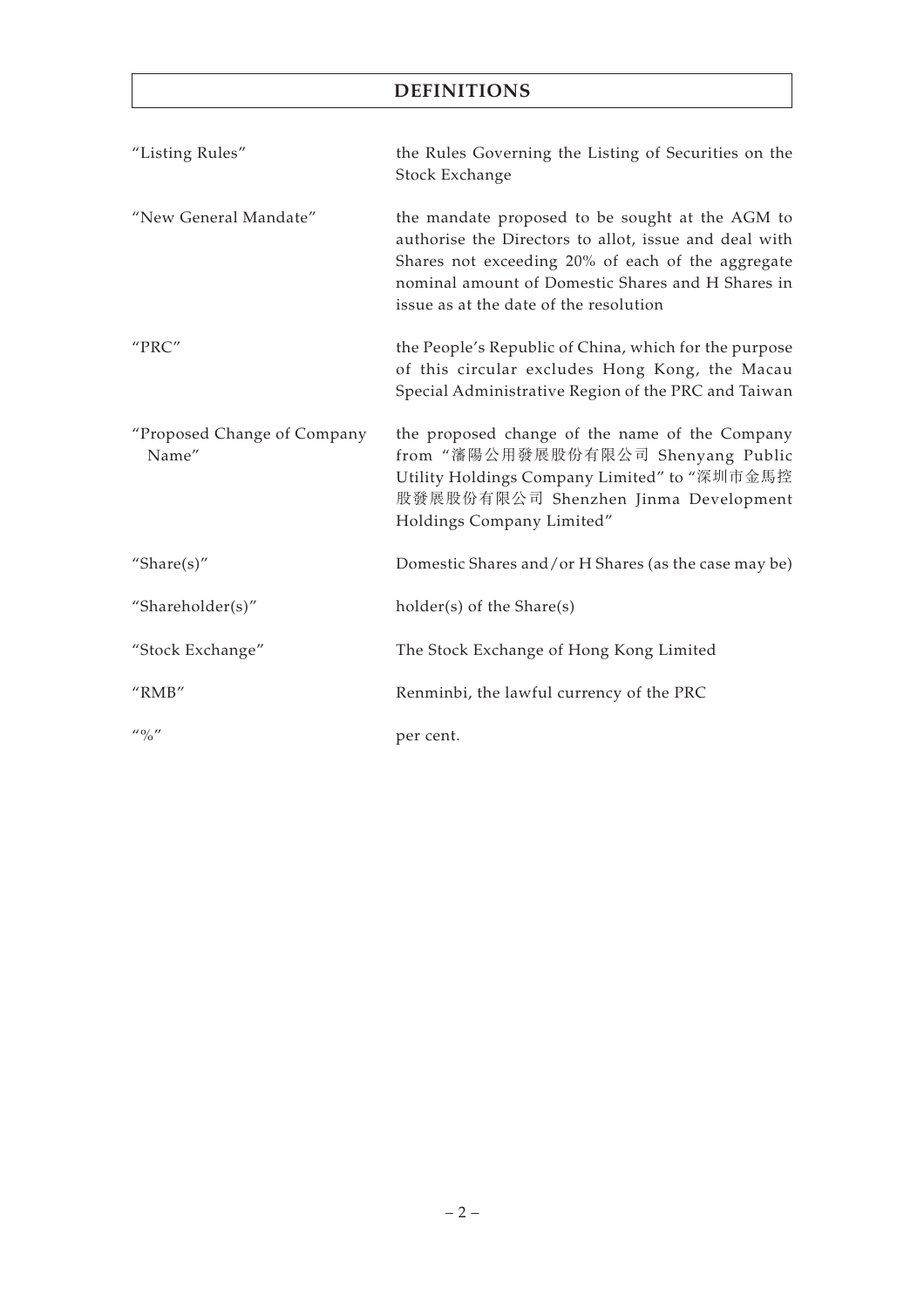

*(a joint stock limited company incorporated in the People's Republic of China)* **(Stock code: 747)**

*Executive Directors:* Mr. An Mu Zong *(Chairman)* Mr. Wang Zai Xing Mr. Chow Ka Wo Alex Mr. Wang Hui

*Non-executive Directors:* Mr. Bao Yi Qiang Ms. Zhang Lei Lei

*Independent Non-executive Directors:* Mr. Cai Lian Jun Mr. Wong Kai Tat Mr. Chan Ming Sun Jonathan Mr. Wei Jie Sheng

*Registered office:* No.1–4, 20A, Central Street, Shenyang Economic and Technological Development Zone, the PRC

*Principal place of business in the PRC:* 14/F., Jinmao International Apartment, No. 1 Xiao Dong Road, Da Dong District, Shenyang, the PRC

*Principal place of business in Hong Kong:* 3rd Floor, Alliance Building, 130–136 Connaught Road Central, Hong Kong

28 May 2013

*To the Shareholders*

Dear Sir or Madam,

# **(1) PROPOSED CHANGE OF COMPANY NAME; (2) PROPOSED CHANGE OF REGISTERED ADDRESS; (3) PROPOSED AMENDMENTS TO THE ARTICLES OF ASSOCIATION; (4) PROPOSED APPOINTMENT OF DIRECTORS; (5) GENERAL MANDATE TO ISSUE SHARES; (6) PROPOSED ISSUANCE OF CORPORATE BONDS; AND (7) NOTICE OF ANNUAL GENERAL MEETING FOR 2012**

#### **INTRODUCTION**

The purpose of this circular is to provide you with the notice of the AGM and the further information regarding the resolutions to be proposed at the AGM in relation to (i) the Proposed Change of Company Name; (ii) the proposed change of register address of the Company; (iii) the proposed amendments to the Articles; (iv) the proposed appointment of directors; (v) granting the Directors the New General Mandate and (vi) the proposed issuance of corporate bonds so that you may make informed decisions on such resolutions at the AGM.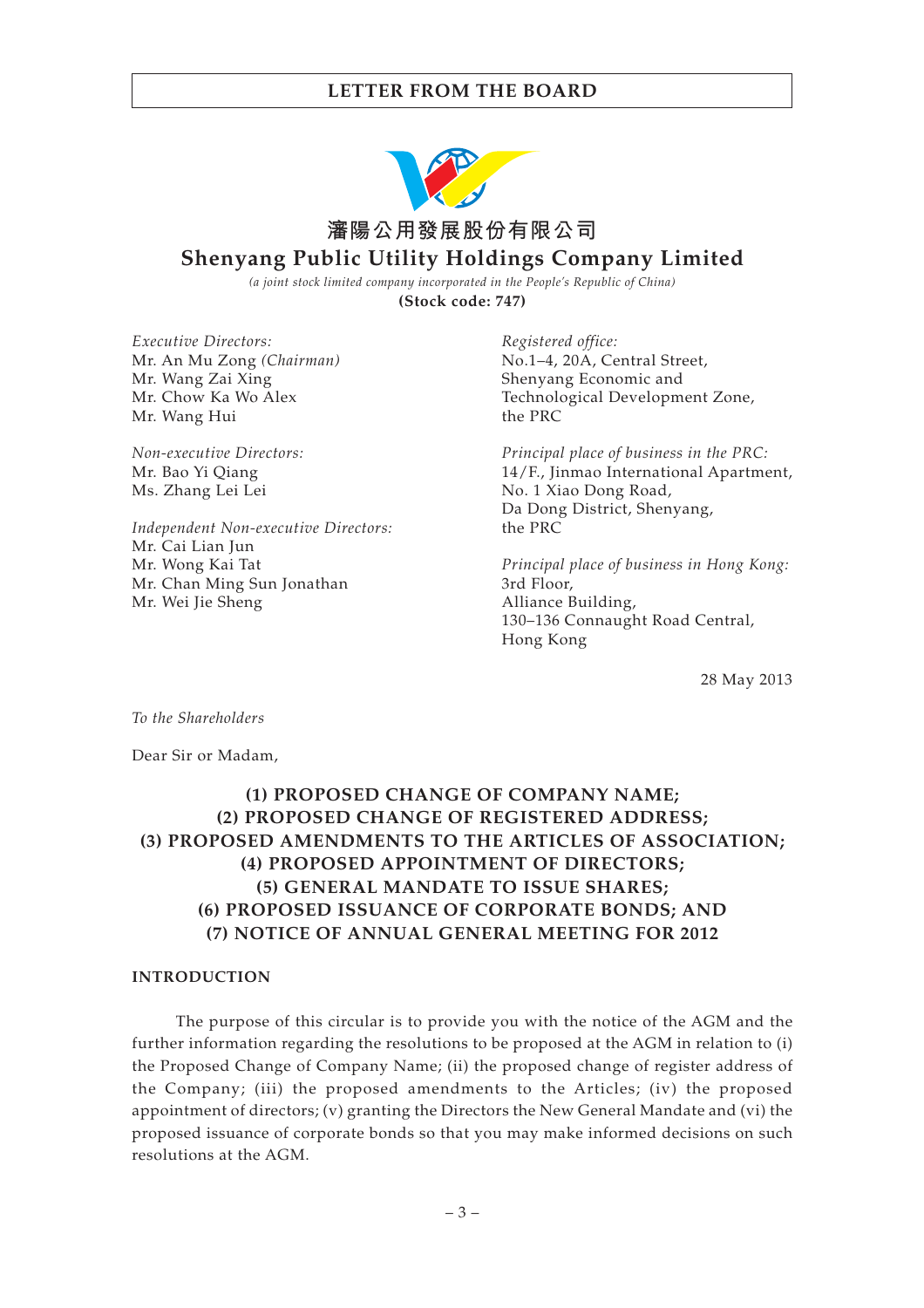### **(I) PROPOSED CHANGE OF COMPANY NAME**

The Board proposed to change the name of the Company from "瀋陽公用發展股份有 限公司 Shenyang Public Utility Holdings Company Limited" to "深圳市金馬控股發展股份 有限公司 Shenzhen Jinma Development Holdings Company Limited".

The Proposed Change of Company Name is subject to the satisfaction of the following conditions:

- (i) the passing of special resolutions by the Shareholders at the AGM approving the Proposed Change of Company Name and the relevant amendments to the Articles; and
- (ii) all relevant approval, authorities, licenses and consents have been obtained from the relevant governmental authorities, and all filings and registration procedures in the PRC have been completed in relation to the Proposed Change of Company Name.

The Proposed Change of Company Name will take effect after satisfaction of the conditions mentioned above. Thereafter, the Company will carry out all necessary filing procedures with the Company Registry in Hong Kong.

Besides, subject to the confirmation of the Stock Exchange, the English and Chinese stock short names for trading in the H Shares on the Stock Exchange will also be changed after the Proposed Change of Company Name becoming effective. Further announcement will be made by the Company relating to the effective date of the Proposed Change of Company Name and the Company's stock short names.

#### **Reason for the Proposed Change of Company Name**

The Board considers that the change of Company name will provide the Company with a new corporate image and corporate positioning, and will better reflect the new controlling shareholder and the business activities of the Company. As such, the Board, including the independent non-executive Directors, considers that the Proposed Change of Company Name is in the interests of the Company and the Shareholders as a whole.

#### **Effects of Proposed Change of Company Name**

The Proposed Change of Company Name will not affect any of the rights of the Shareholders. The existing share certificates of the Company in issue bearing the present name of the Company shall continue to be effective and as documents of title to the Shares and will continue to be valid for trading, settlement, and registration purposes. Accordingly, there will not be any arrangement for exchange of the existing share certificates. Upon the Proposed Change of Company Name becoming effective, new share certificate of the Company will be issued in the new name of the Company.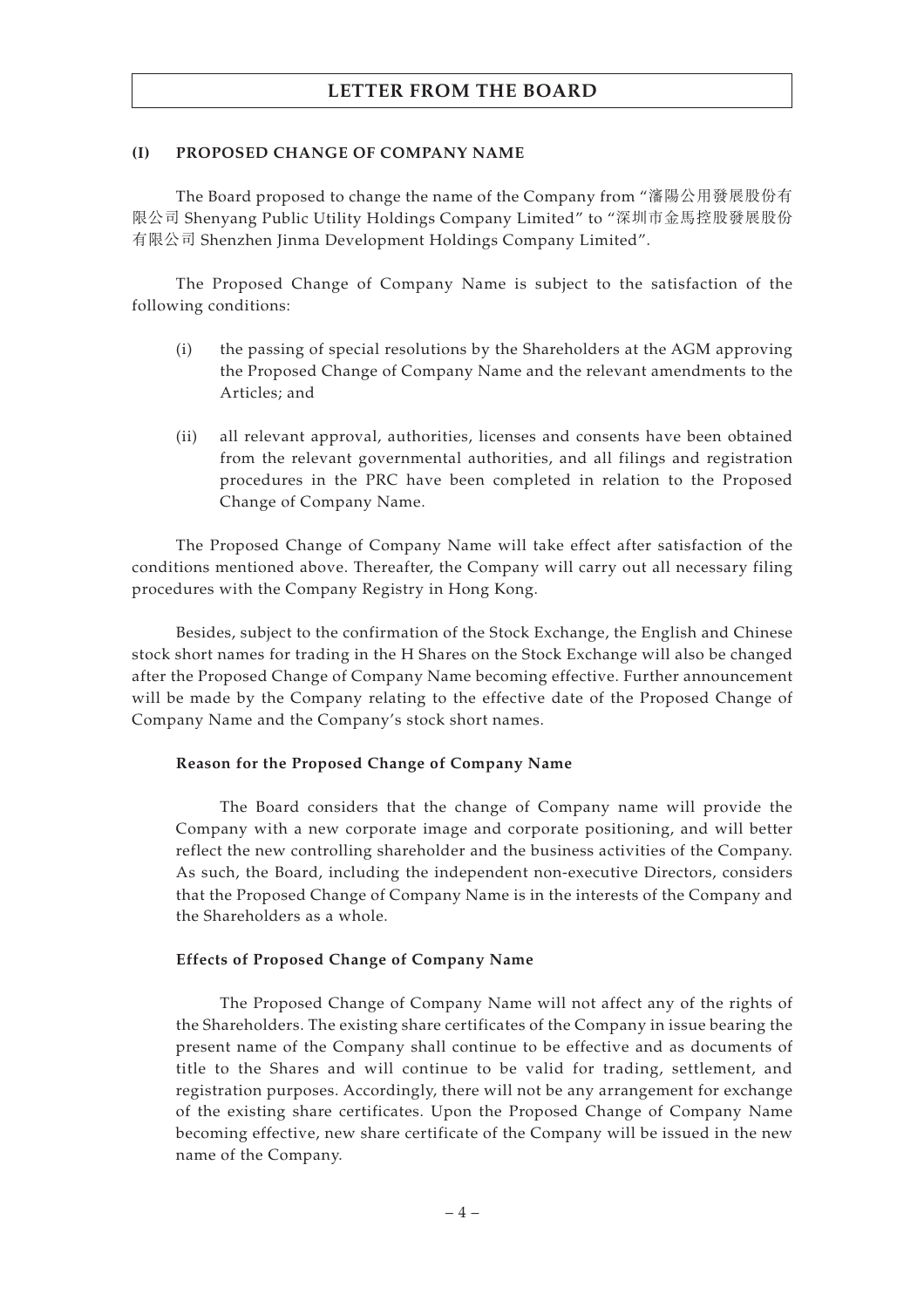#### **(II) PROPOSED CHANGE OF REGISTERED ADDRESS**

The Board proposed to change the existing registered address of the Company to 深 圳市羅湖區延芳路安業馨園AB棟2樓211 (211, 2nd Floor, Block A and B, An Ye Xin Yuan, Yanfang Road, Luohu, Shenzhen, the PRC).

The proposed change of the registered address of the Company is subject to the passing of the special resolution at the AGM by the Shareholders and the completion of the registration procedures with Shenyang Administration for Industry and Commerce (瀋陽市工商行政管理局) and the completion of the relevant procedures for the change of registration with Market Supervision Administration of Shenzhen Municipality (深圳市市 場監督管理局).

#### **(III) PROPOSED AMENDMENTS TO THE ARTICLES OF ASSOCIATION**

The Board proposed to make certain amendments to the Articles in relation to, among other things, (i) the Proposed Change of Company Name; (ii) the proposed change of register address of the Company; (iii) alteration of the details in relation to the transfer of the unlisted domestic-invested shares to overseas-listed foreign-invested shares in accordance with relevant laws and administrative regulations in the PRC; and (iv) other rationalization and unification of texts and statements in the Articles.

Details regarding the proposed amendments to the Articles are set out in Appendix I to this circular.

The proposed amendments to the Articles are subject to the passing of the special resolution at the AGM by the Shareholders and completion of the registration procedures with Shenyang Administration for Industry and Commerce as well as Market Supervision Administration of Shenzhen Municipality and relevant governmental authorities in the PRC. Prior to the proposed amendments to the Articles becoming effective, the existing Articles will continue to be in force.

The Company's legal advisers have confirmed to the Company that the proposed amendments to the Articles comply with the requirements of the Listing Rules and the laws of the PRC. Furthermore, the Directors have confirmed to the Stock Exchange that there is nothing unusual about the proposed amendments to the Articles for a company listed in Hong Kong.

#### **(IV) PROPOSED APPOINTMENT OF DIRECTORS**

The Board resolved to nominate (i) Mr. Ma Zhonghong, Mr. Deng Xiaogang and Mr. Chau Ngai Ming as the executive directors of the fifth Board of Directors of the Company; (ii) Mr. Huang Zhenkun as the non-executive director of the fifth Board of Directors of the Company; and (iii) Mr. Yu Guanjian as the indepedent non-executive director of the fifth Board of Directors of the Company at the AGM. Under the Articles of the Company, Shareholders' approval at the general meeting is required for the appointment of directors.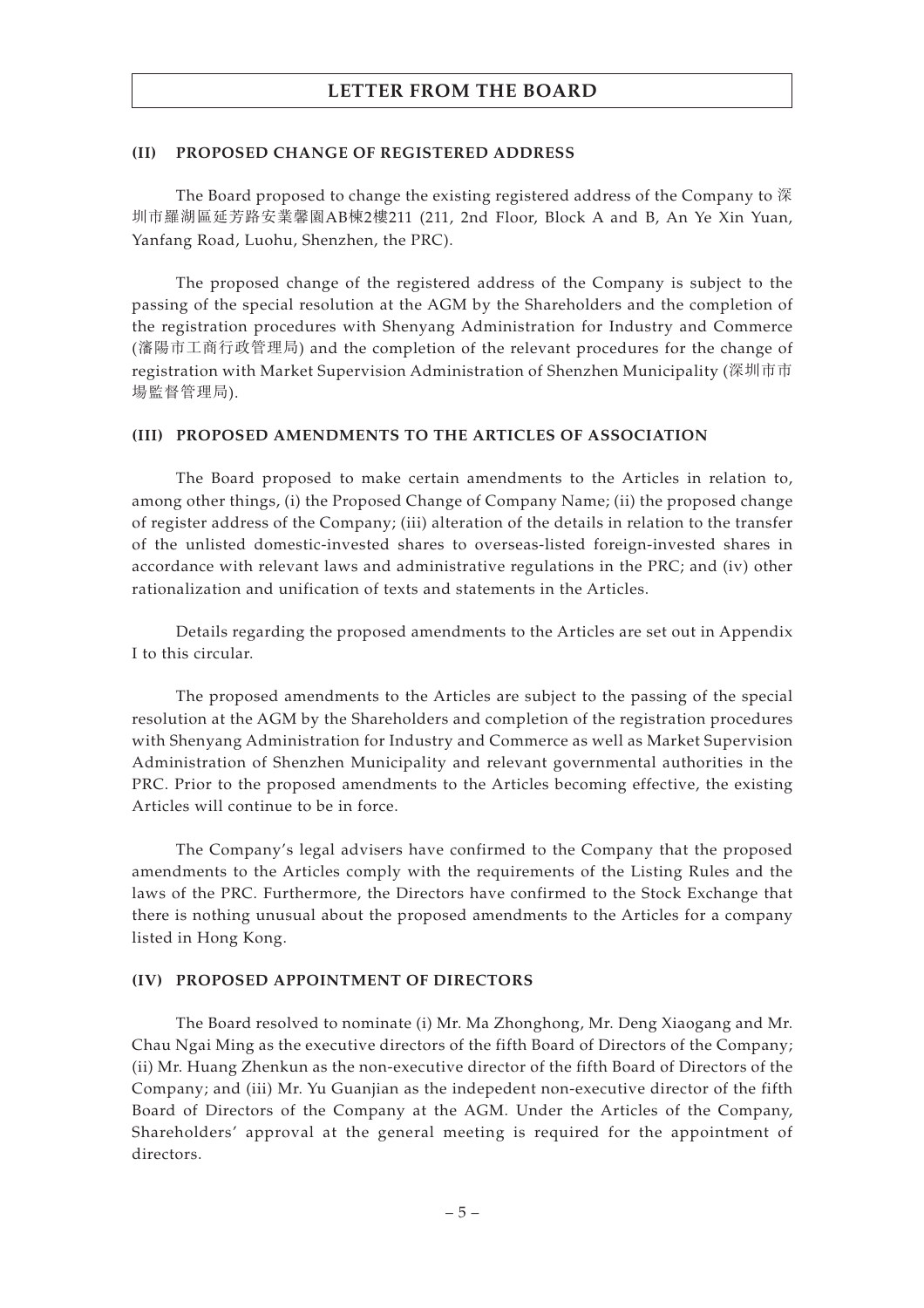The biographical details of the above proposed directors are set out in Appendix II to this circular.

### **(V) GENERAL MANDATE TO ISSUE SHARES**

A special resolution will be proposed by the Company to give the Directors a general mandate to issue, allot and deal with Domestic Shares and H Shares independently or concurrently, not exceeding 20% of the aggregate nominal amount of Domestic Shares in issue and 20% of the aggregate nominal amount of H Shares in issue, in each case as at the date of approval of such resolution.

The New General Mandate will, if granted, remain effective until the earliest of: (i) the conclusion of the next annual general meeting of the Company; (ii) the expiration of the twelve-month period following the passing of such resolution; and (iii) its revocation or variation by a special resolution of the Shareholders in general meeting.

### **(VI) PROPOSED ISSUANCE OF CORPORATE BONDS**

In order to strengthen the capital base and financial position of the Company, the Company will, subject to the Shareholders' approval on the AGM, consider to issue the corporate bonds with an aggregate principal amount of not more than RMB 200 million (the "**Proposed Bond Issue**"). Upon the pass of the relevant resolution on the AGM, the Company will be authorised to issue the corporate bonds subject to the approval of the relevant PRC authorities and the bond market conditions pursuant to the following principal terms:

- (a) Size of Proposed Bond Issue: The aggregate principal amount of the corporate bonds shall not be more than RMB200 million.
- (b) Bond Maturity: The maturity of the corporate bonds shall not be more than ten years. The specific maturity shall be subject to the determination by the Board according to capital needs of the Company and market conditions.
- (c) Issue method and target investors: Subject to the approval of relevant PRC authorities, this issue will be implemented by ways of single issue or issue in installments, and the specific issue method shall be determined by the Board according to the market conditions and capital demand of the Company as authorised by the Shareholders at the general meeting. Target investors include eligible investors under applicable laws and regulations.
- (d) Use of proceeds: Replenish working capital of the Company and other purposes as permitted by applicable laws and regulations and the Listing Rules.
- (e) Interest rate or its method of determination: the interest rate for the Proposed Bond Issue will be determined through book-building process.
- (f) Term of validity of the issuance of the corporate bonds: The term of validity of the Proposed Bond Issue will expire two years following the date of passing such resolution.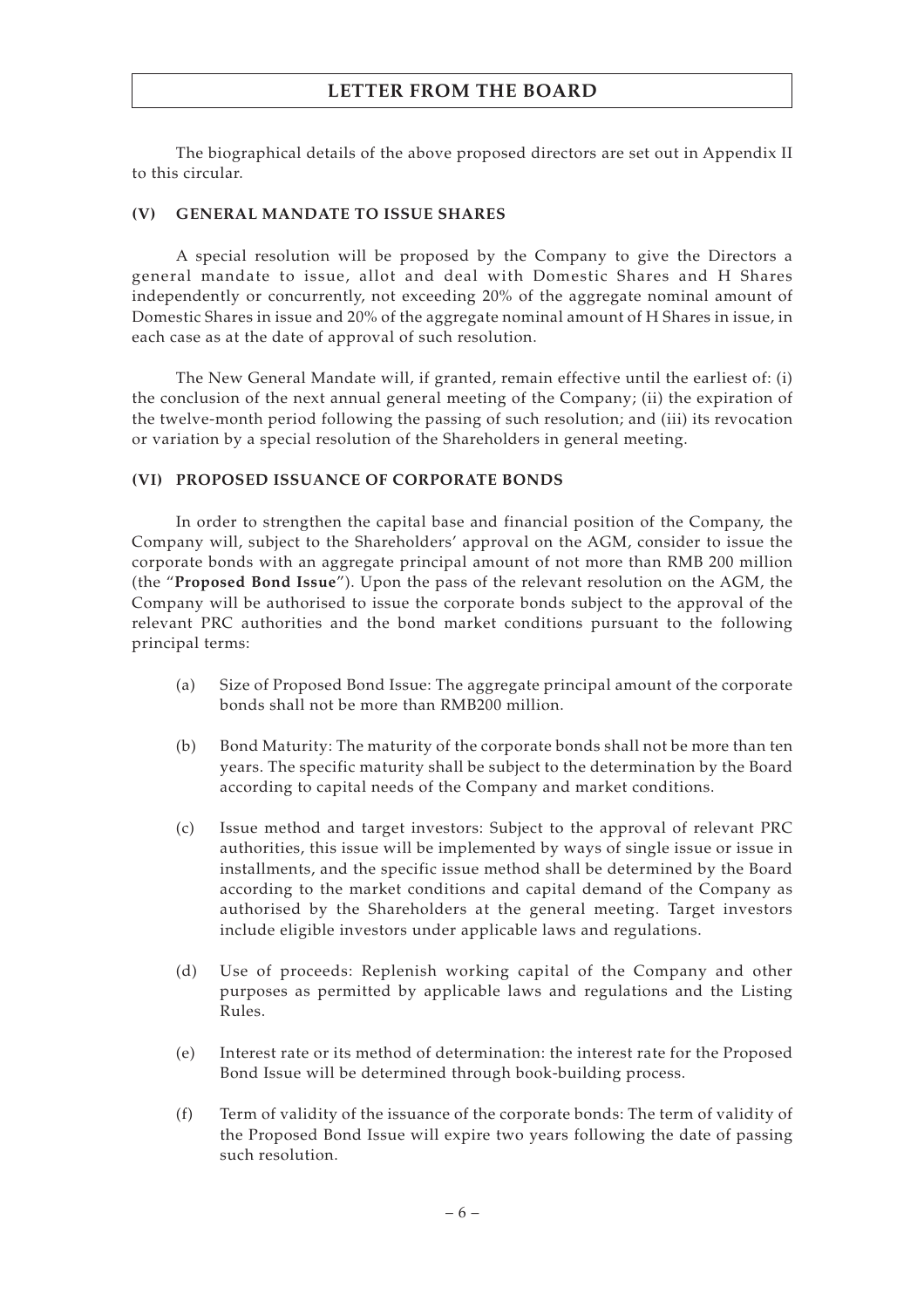- (g) Matters in relation to the Proposed Bond Issue to be authorized at the AGM, including, but not limited to the followings:
	- 1. to decide and confirm all matters related to the Proposed Bond Issue, including but not limited to timing of issuance, the issue size, maturity, category, whether to issue in tranches and the number of tranches, coupon rates and its method of determination, relevant guarantee arrangements, rating arrangements, arrangements for repayment of principal and payment of interests, repayment security matters, use of proceeds within the scope as approved by the shareholders' meeting, place of listing, etc.;
	- 2. to decide and appoint intermediaries and entrusted manager for the Proposed Bond Issue;
	- 3. to take all necessary actions in relation to the Proposed Bond Issue, including but not limited to execute all necessary contracts, agreements and documents and make disclosure of relevant information pursuant to applicable regulatory requirements, and to approve, confirm and ratify such actions and steps undertaken by the Board or any authorized director in relation to the Proposed Bond Issue;
	- 4. to handle with all matters relating to the repayment of principal and interests of the corporate bond; and
	- 5. to decide and handle all other matters relating to the Proposed Bond Issue.

The authority granted to the Board to deal with the above matters relating to the Proposed Bond Issue will take effect from the date of the passing of such resolution until the day when all the authorized matters in relation to the Proposed Bond Issue have been completed.

### **AGM**

As required by the Articles and the relevant PRC laws and regulations, the AGM will be held to approve (i) the Proposed Change of Company Name; (ii) the proposed change of register address of the Company; (iii) the proposed amendments to the Articles; (iv) granting the Directors the New General Mandate; (v) the proposed issuance of corporate bonds by way of special resolutions; and (vi) the proposed appointment of directors by way of ordinary resolutions. A notice convening the AGM with the resolutions, among other matters, is set out on page 16 to page 22 in this circular.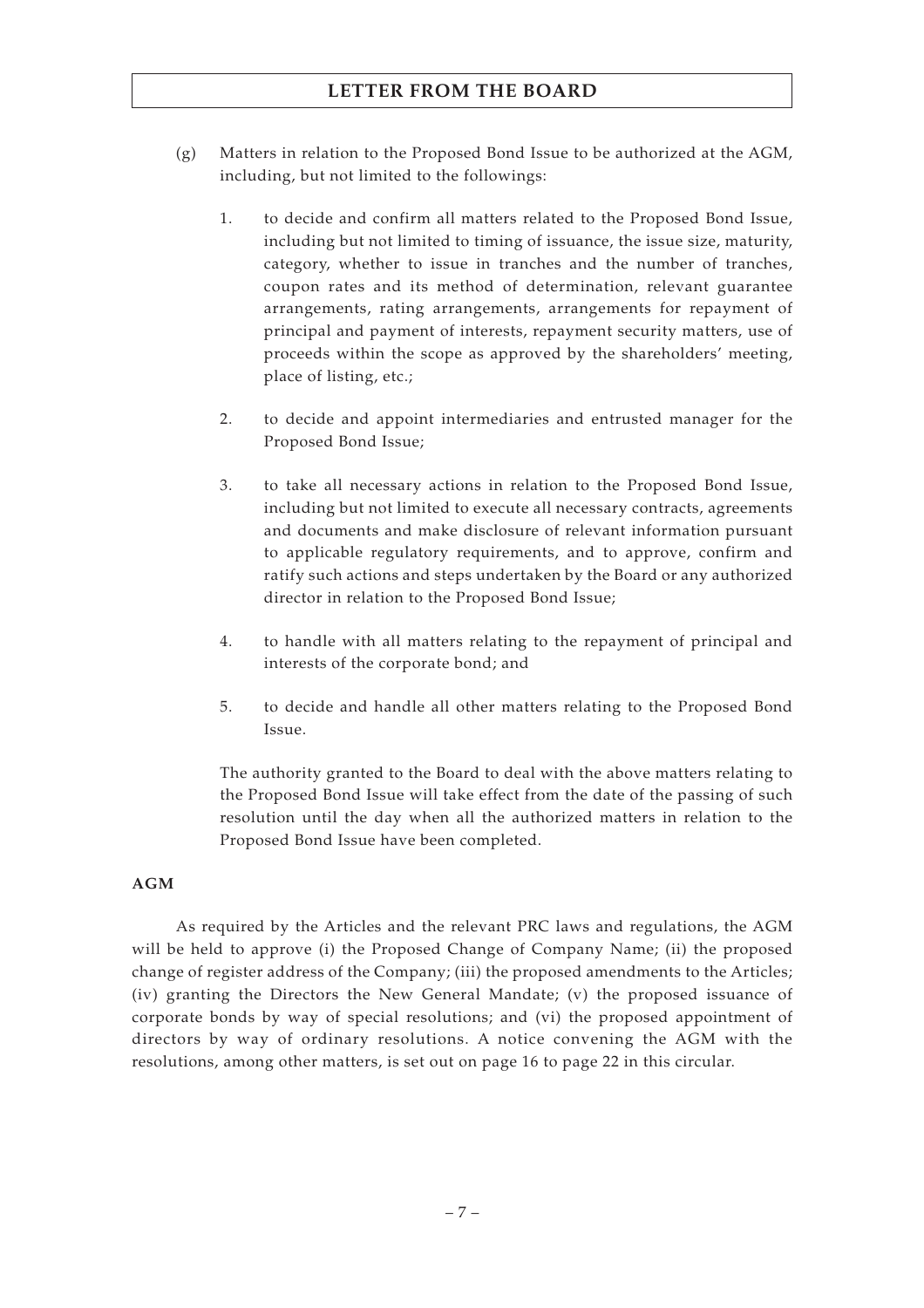Whether or not the Shareholders are able to attend the meeting or any adjourned meeting, they are requested to complete the form of proxy and return it to the Company's H share registrar in Hong Kong, the Hong Kong Registrars Limited at Rooms 1712–1716, 17/F, Hopewell Centre, 183 Queen's Road East, Wan Chai, Hong Kong (for holders of H Shares only) or the Company's principal place of business at 14/F, Jin Mao International Apartment, No.1 Xiao Dong Road, Da Dong District, Shenyang, the PRC (for the holders of Domestic Shares only) as soon as possible and in any event not later than 24 hours before the time of the meeting or any adjourned meeting. Completion and return of the form of proxy will not preclude the Shareholders from attending and voting at the meeting or at any adjourned meeting should they wish to do so.

To the best of the Directors' knowledge, information and belief, having made all reasonable enquiries, no Shareholder is required to abstain from voting on the resolutions to be proposed at the AGM. The resolutions proposed to be approved at the AGM will be taken by poll and an announcement regarding the poll results of the AGM will be made by the Company after the AGM.

#### **RESPONSIBILITY STATEMENT**

This circular, for which the Directors collectively and individually accept full responsibility, includes particulars given in compliance with the Listing Rules for the purpose of giving information with regard to the Company. The Directors, having made all reasonable enquiries, confirm that to the best of their knowledge and belief the information contained in this circular is accurate and complete in all material respects and not misleading or deceptive, and there are no other matters the omission of which would make any statement herein or this circular misleading.

#### **RECOMMENDATION**

The Board considers that (i) the Proposed Change of Company Name; (ii) the proposed change of register address of the Company; (iii) the proposed amendments to the Articles; (iv) the proposed appointment of directors; (v) granting the Directors the New General Mandate and (vi) the proposed issuance of corporate bonds are in the interests of the Company and the Shareholders as a whole. Accordingly, the Board recommends the Shareholders to vote in favour of the resolutions to be proposed at the AGM.

> By order of the Board **Shenyang Public Utility Holdings Company Limited An Mu Zong** *Chairman*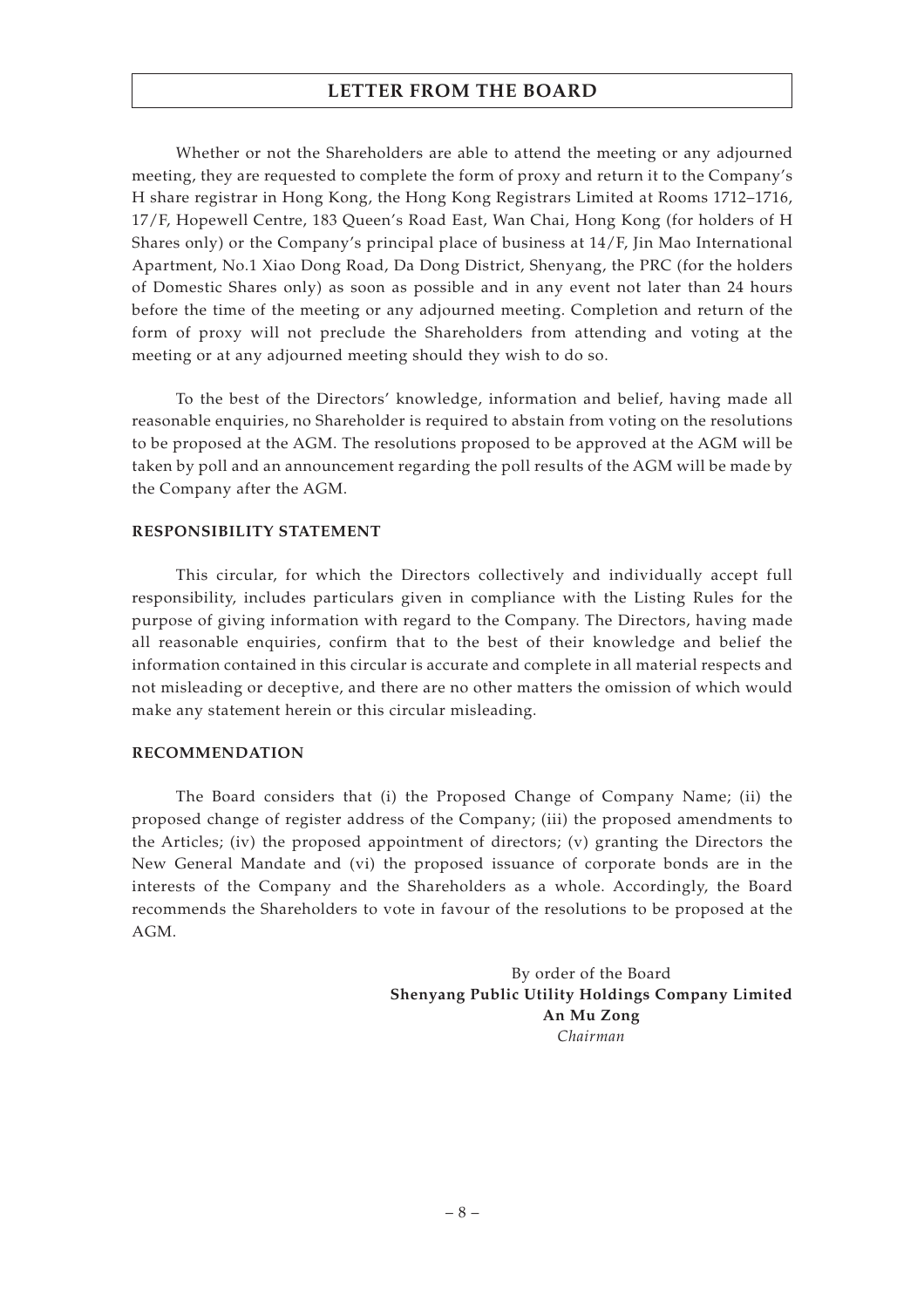## **APPENDIX I PROPOSED AMENDMENTS TO THE ARTICLES**

*The English version of this Appendix is an unofficial translation of its Chinese version prepared for reference only. In case of any discrepancy between the two versions, the Chinese version shall prevail.*

Proposed amendments to the Articles are set out as follows:

### **(i) Article 2 of the Articles**

"Registered Name of the Company:

Chinese: 瀋陽公用發展股份有限公司

English: SHENYANG PUBLIC UTILITY HOLDINGS COMPANY LIMITED

(Article 2 of the Essential Clauses)"

### *shall be amended as*

"Registered Name of the Company:

Chinese: 深圳市金馬控股發展股份有限公司

English: SHENZHEN JINMA DEVELOPMENT HOLDINGS COMPANY LIMITED

(Article 2 of the Essential Clauses)"

#### **(ii) Article 3 of the Articles**

"The Company's domicile:  $1-4$  A20, Zhongyang Street, Shenyang Economic & Technological Development Area

Postal code: 110141

Tel.: 86-24-24351041

Fax: 86-24-24333288

(Article 3 of the Essential Clauses)"

*shall be amended as*

"The Company's domicile: 211, 2nd Floor, Block A and B, An Ye Xin Yuan, Yanfang Road, Luohu, Shenzhen, the PRC

Postal code: 518003

Tel.: 86-755-22275298

Fax: 86-755-22275268

(Article 3 of the Essential Clauses)"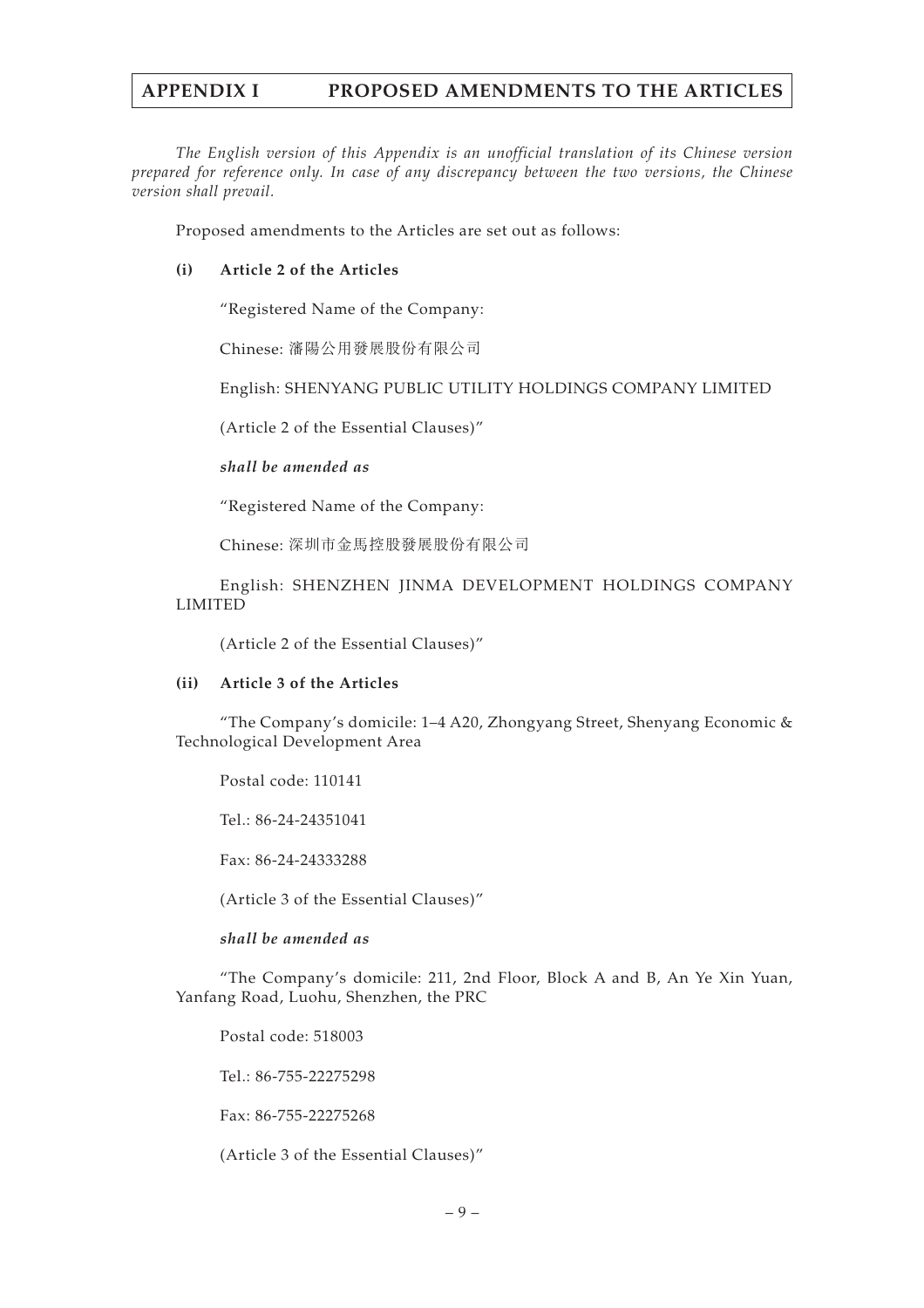### **(iii) Article 18 of the Articles**

"Shares issued by the Company to domestic investors for subscription in Renminbi shall be referred to as "Domestic-Invested Shares". Shares issued by the Company to foreign investors for subscription in foreign currencies shall be referred to as "Foreign-Invested Shares". Foreign-Invested Shares which are listed overseas are called "Overseas-Listed Foreign-Invested Shares".

The foreign currencies referred to in the preceding paragraph mean the legal currencies (apart from Renminbi) of other countries or districts which are recognized by the foreign exchange control authority of the State and can be used to pay the Company for the share price.

(Article 14 of the Essential Clauses)"

#### *shall be amended as*

"Shares issued by the Company to investors inside the People's Republic of China and to be subscribed for in Renminbi shall be referred to as "Domestic-Invested Shares". Shares issued by the Company to investors outside the People's Republic of China and to be subscribed for in foreign currency shall be referred to as "Foreign-Invested Shares". Foreign Invested Shares listed overseas shall be referred to as "Overseas-Listed Foreign-Invested Shares". Both the shareholders of the Domestic-Invested Shares and the shareholders of the Overseas-Listed Foreign-Invested Shares are the shareholders of the ordinary shares, and shall enjoy the same rights and obligations.

The foreign currencies referred to in the preceding paragraph mean the legal currencies (apart from Renminbi) of other countries or districts which are recognized by the foreign exchange control authority of the State and can be used to pay the Company for the share price.

Ordinary shares issued by the Company but not listed in the stock exchanges in or outside the People's Republic of China referred to as non-listed shares. Subject to the approval from the securities regulatory authorities of the State Council, the non-listed shares can be listed and traded on the overseas stock exchanges and converted to Overseas-Listed Foreign-Invested Shares. The listing and trading of non-listed shares and the conversion of the non-listed shares into Overseas-Listed Foreign-Invested Shares on the overseas stock exchanges shall also comply with the requirements of the Company Law and the Securities Law of the People's Republic of China and the relevant domestic legal requirements as well as the regulatory procedures, regulations and requirements prescribed by the relevant overseas stock exchanges.

The Overseas-Listed Foreign-Invested Shares to be converted from the non-listed shares shall be as the same class of the existing Overseas-Listed Foreign-Invested Shares.

(Article 14 of the Essential Clauses)"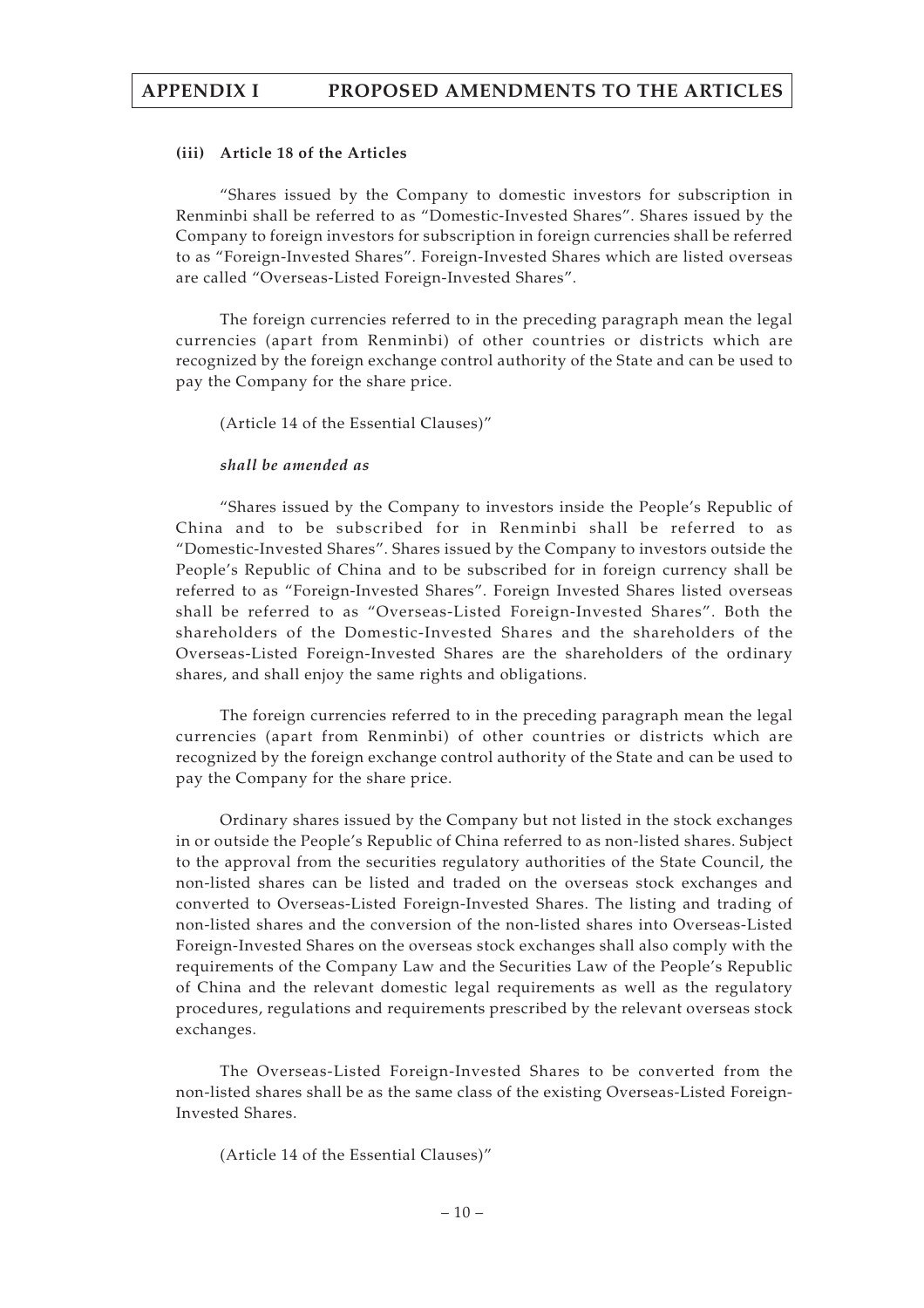## **APPENDIX I PROPOSED AMENDMENTS TO THE ARTICLES**

### **(iv) The First Sentence of Article 99 of the Articles**

"The board of directors shall consist of ten (10) directors in which, among others, there shall be three (3) executive directors and seven (7) non-executive directors (including four (4) independent non-executive directors)."

### *shall be amended as*

"The board of directors shall consist of eight (8) directors in which, among others, there shall be three (3) executive directors and five (5) non-executive directors (including three (3) independent non-executive directors)."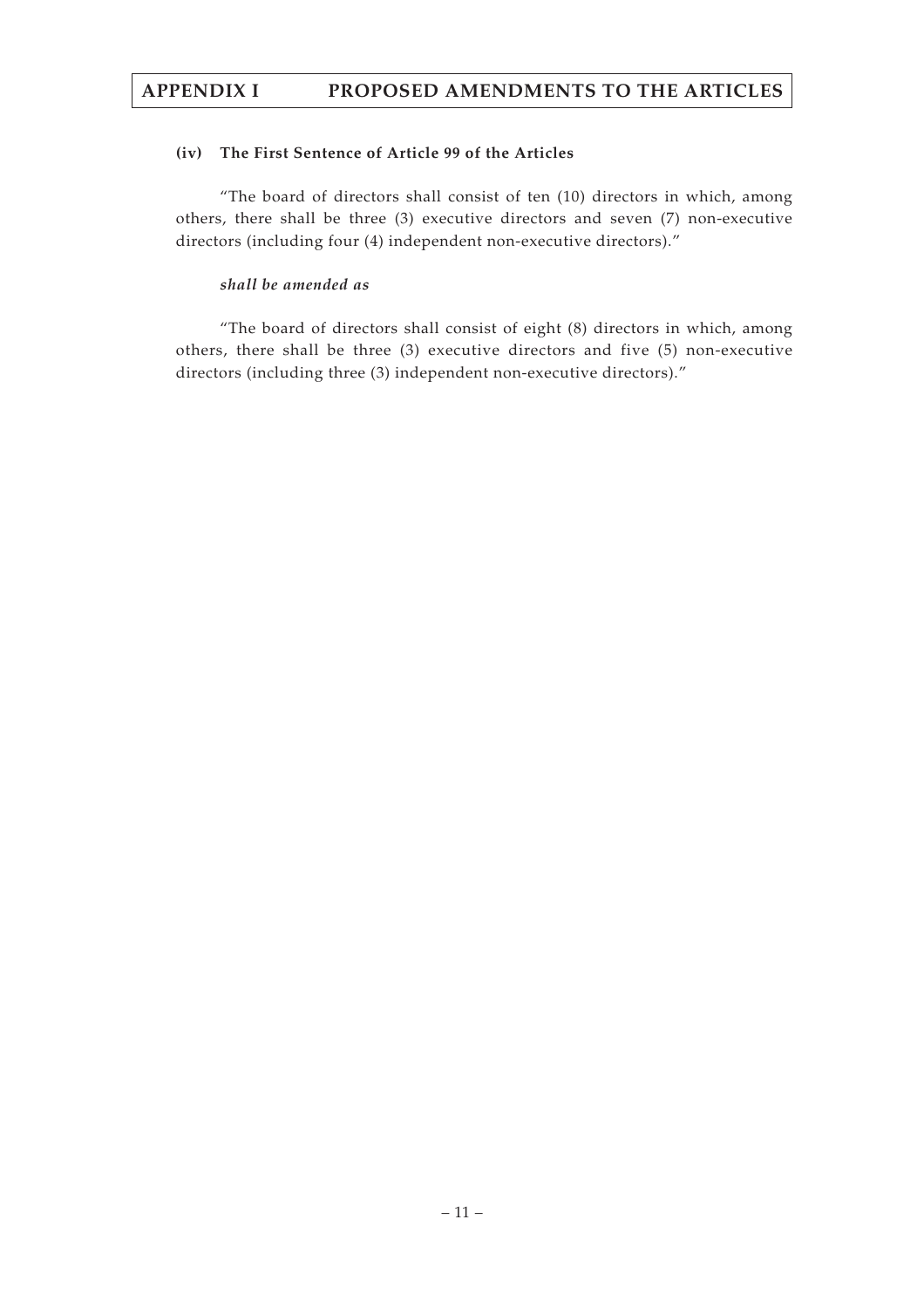The biographical details of the proposed directors are set out as follows:

#### **Biography of Mr. Ma**

Mr. Ma Zhonghong, born in March 1973, is the People's Representative of the Sixth Session of Luohu District, Shenzhen. Mr. Ma graduated from the Management School, Jinan University (暨南大學經濟管理學院) with a bachelor degree in 2004. Later he studied in Beijing Normal University Institute of Economics and Business Administration (北京師 範大學經濟管理學院) and is now the vice president of Association of the Alumni of Enterpreneurs of Beijing Normal University (北京師範大學企業家校友聯誼會). Since 1993, he has taken up positions as the general manager of Shenzhen Rongxing Industrial Development Company Limited (深圳市榮興泰貿易有限公司), the chief executive officer of Jinma Group (HK) Company Limited (金馬集團(香港)有限公司) and the chairman and president of Jintian Industrial Company Limited (金田實業(集團)股份有限公司). Mr. Ma is currently the chairman of Shenzhen Jinma Holdings Company Limited (深圳市金馬控股集 團有限公司). Mr. Ma has extensive experience in corporate governance, development of real estate projects and property development and investment.

There will be service contract entered into between the Company and Mr. Ma whereby his proposed term of service will be commenced from the date of AGM to the date of 2014 AGM. The appointment of Mr. Ma will be subject to retirement by rotation and re-election in accordance with the Articles of the Company. He will be entitled to a directors' fee to be determined by the Remuneration Committee of the Company with reference to his duties and responsibility in the Company and the market benchmark.

As at the date of this announcement, Shenzhen Jinma Asset Management Company Limited holds 600,000,000 Domestic Shares representing approximately 58.8% of the entire issued share capital of the Company. The entire issued share capital of Shenzhen Jinma is beneficially owned as to 90% by Mr. Ma. As at the date of this announcement and save for the above disclosures, (i) Mr. Ma did not have any other relationship with any other Directors, substantial Shareholders and senior management of the Group; (ii) he did not have any interests in the Shares within the meaning of Part XV of the Securities and Futures Ordinance (Chapter 571 of the Laws of Hong Kong); (iii) he did not hold any other directorships in other listed public companies in the last three years; and (iv) there were no other matters relating to his appointment that need to be brought to the attention of the Shareholders and there is no other information that needs to be disclosed pursuant to Rules 13.51(2)(h) to (v) of the Listing Rules.

#### **Biography of Mr. Deng**

Mr. Deng Xiaogang, was born in May 1961. He graduated from the Urban Construction and Engineering Department of Chongqing Institute of Architectural and Engineering (重慶建築工程學院) in 1983 with a bachelor degree in engineering, majoring in water supply and drainage. Since 1983, he has taken up the position as an engineer of Southwest Municipal Engineering Design Institute of China (中國市政工程西南設計院) and the head of Shenzhen Urban Planing and Land Planing Office (深圳市規劃國土局規劃 處). He is currently the deputy president of Shenzhen Jinma Holdings Company Limited (深圳市金馬控股集團有限公司) and the general manager of Guangzhou Zhongzhan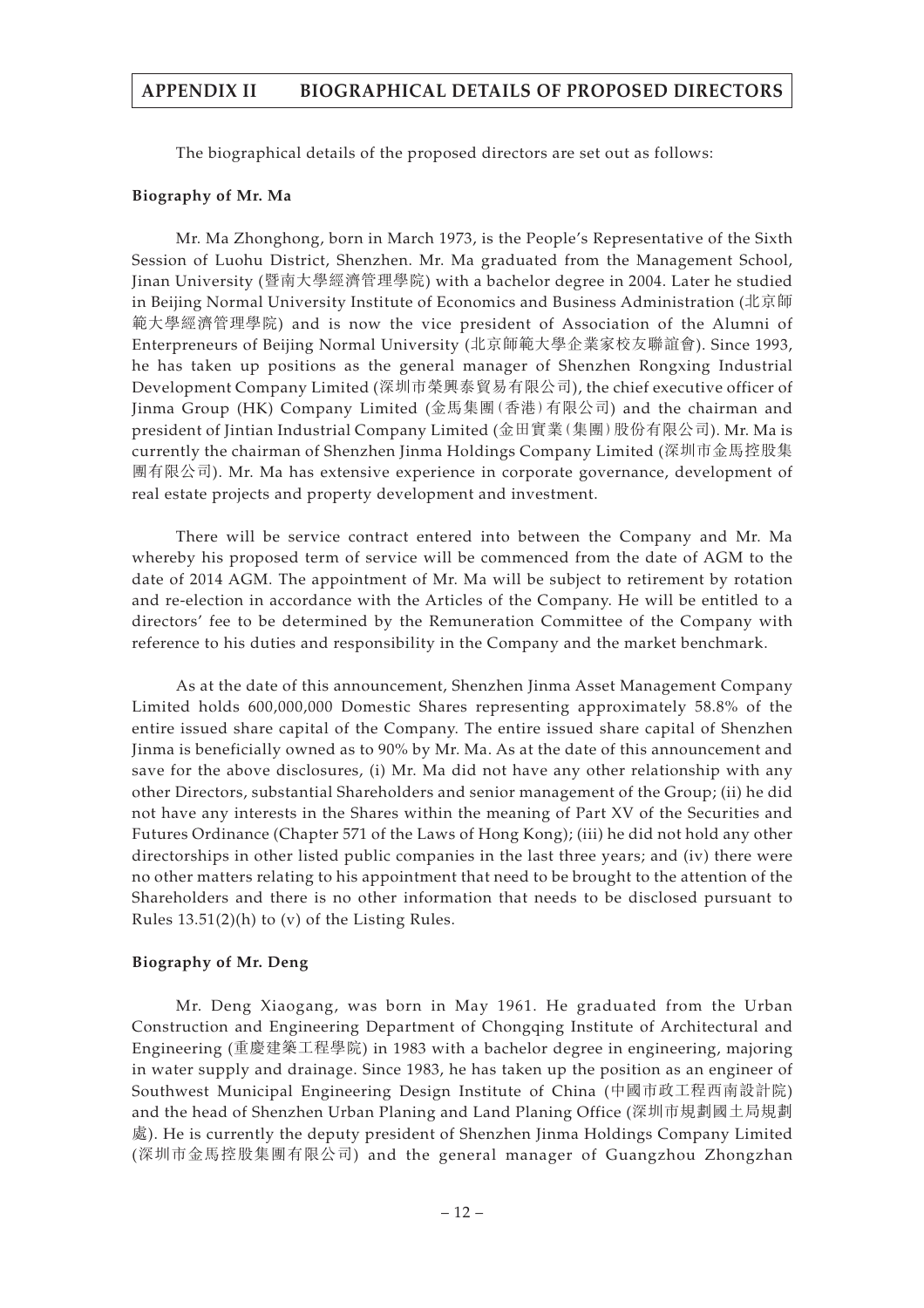Investment Holdings Company Limited (廣州市中展投資控股有限公司). Mr. Deng has extensive experience in corporate governance and development of real estate projects.

There will be service contract entered into between the Company and Mr. Deng whereby his proposed term of service will be commenced from the date of AGM to the date of 2014 AGM. The appointment of Mr. Deng will be subject to retirement by rotation and re-election in accordance with the Articles of the Company. He will be entitled to a directors' fee to be determined by the Remuneration Committee of the Company with reference to his duties and responsibility in the Company and the market benchmark.

Save as disclosed above, (i) Mr. Deng does not hold any other position with the Company or other members of the Group; (ii) he did not have any interests in the Shares within the meaning of Part XV of the Securities and Futures Ordinance (Chapter 571 of the Laws of Hong Kong); (iii) he did not hold any other directorships in other listed public companies in the last three years; and (iv) there were no other matters relating to his appointment that need to be brought to the attention of the Shareholders and there is no other information that needs to be disclosed pursuant to Rules  $13.51(2)(h)$  to (v) of the Listing Rules.

### **Biography of Mr. Chau**

Mr. Chau Ngai Ming, was born in September 1960. Mr. Chau graduated from Australian National University in 1984 with a bachelor degree in economics, majoring in economics and accounting. Mr. Chau was a member of the CPA Australia and the license holder to carry out investment advising activities in Hong Kong. In recent years, Mr. Chau principally engaged in business planning and financial management. He is currently the assistant president of Shenzhen Jinma Holdings Company Limited (深圳市金馬控股集團有 限公司).

There will be service contract entered into between the Company and Mr. Chau whereby his proposed term of service will be commenced from the date of AGM to the date of 2014 AGM. The appointment of Mr. Chau will be subject to retirement by rotation and re-election in accordance with the Articles of the Company. He will be entitled to a directors' fee to be determined by the Remuneration Committee of the Company with reference to his duties and responsibility in the Company and the market benchmark.

Save as disclosed above, (i) Mr. Chau does not hold any other position with the Company or other members of the Group; (ii) he did not have any interests in the Shares within the meaning of Part XV of the Securities and Futures Ordinance (Chapter 571 of the Laws of Hong Kong); (iii) he did not hold any other directorships in other listed public companies in the last three years; and (iv) there were no other matters relating to his appointment that need to be brought to the attention of the Shareholders and there is no other information that needs to be disclosed pursuant to Rules  $13.51(2)(h)$  to (v) of the Listing Rules.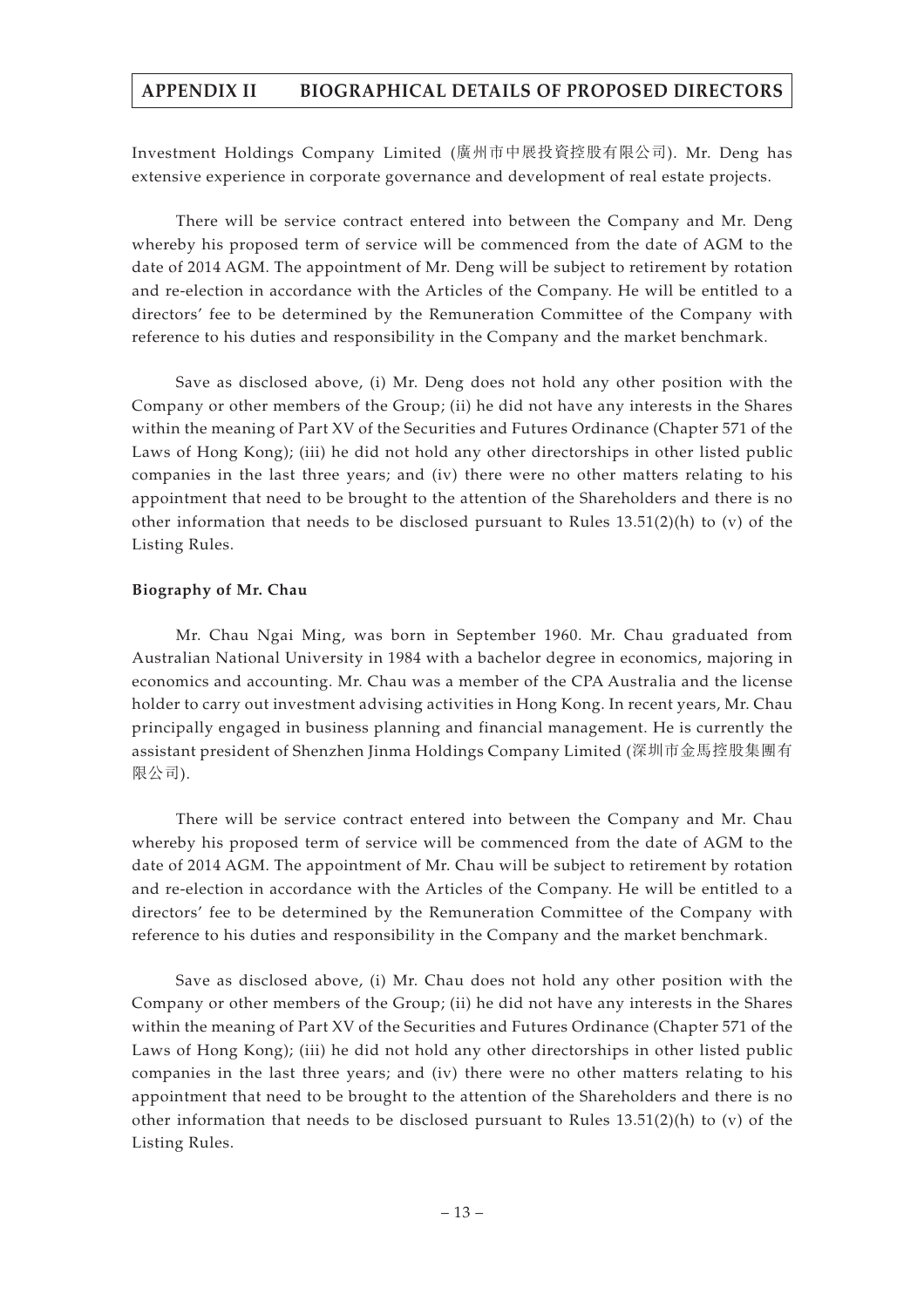#### **Biography of Mr. Huang**

Mr. Huang Zhenkun, was born in July 1960. Since 1978 to 1983, Mr. Huang served in the Infrastructure Engineering Department of Chinese People's Liberation Army. In 1987, he graduated from Shenzhen University (深圳大學) majoring in economics. Since graduation, he served as the head of the Construction and Land Planning Bureau of Shenzhen (深圳市基建辦和規劃國土局), the deputy president of Shenzhen Jinma Holdings Company Limited (深圳市金馬控股集團有限公司) and the general manager of Shenzhen Zhaoshang Anye Investment Development Company Limited (深圳招商安業投資發展有限 公司). Mr. Huang has extensive experience in corporate governance and the development of real estate projects. He is currently the general manager of Zhongfang Chaozhou Investment Development Company Limited (中房潮州投資開發有限公司).

There will be service contract entered into between the Company and Mr. Huang whereby his proposed term of service will be commenced from the date of AGM to the date of 2014 AGM. The appointment of Mr. Huang will be subject to retirement by rotation and re-election in accordance with the Articles of the Company. He will be entitled to a directors' fee to be determined by the Remuneration Committee of the Company with reference to his duties and responsibility in the Company and the market benchmark.

Save as disclosed above, (i) Mr. Huang does not hold any other position with the Company or other members of the Group; (ii) he did not have any interests in the Shares within the meaning of Part XV of the Securities and Futures Ordinance (Chapter 571 of the Laws of Hong Kong); (iii) he did not hold any other directorships in other listed public companies in the last three years; and (iv) there were no other matters relating to his appointment that need to be brought to the attention of the Shareholders and there is no other information that needs to be disclosed pursuant to Rules  $13.51(2)(h)$  to (v) of the Listing Rules.

#### **Biography of Mr. Yu**

Mr. Yu Guanjian, was born in November 1956, who is a senior economist. Mr. Yu graduated from Southwestern University of Finance and Economics (西南財經大學) with a master degree in economics in 1988. From 1990 to 2008, Mr. Yu has taken up the position as a risk management officer in Shenzhen Branch of Bank of China, the general manager in Shenzhen and Guangzhou office of China Orient Asset Management Corporation (中國東 方資產管理公司深圳和廣州辦事處), the general manager of Bangxin Asset Management Company Limited (邦信資產管理公司) and the president of China Shenzhen Foreign Trade (Group) Company Limited (中國深圳對外貿易(集團)有限公司). Mr. Yu has extensive experience in corporate risk management and asset management. Since 2012 to now, Mr. Yu has been the independent director of Sichuan Tianyi Science & Technology Co., Ltd. (四 川天一科技股份有限公司), a company listed on the Shanghai Stock Exchange (Stock code: 600378). Besides, he is currently the vice president of Dong Yin Development (Holdings) Company Limited (東銀發展(控股)有限公司).

There will be service contract entered into between the Company and Mr. Yu whereby his proposed term of service will be commenced from the date of AGM to the date of 2014 AGM. The appointment of Mr. Yu will be subject to retirement by rotation and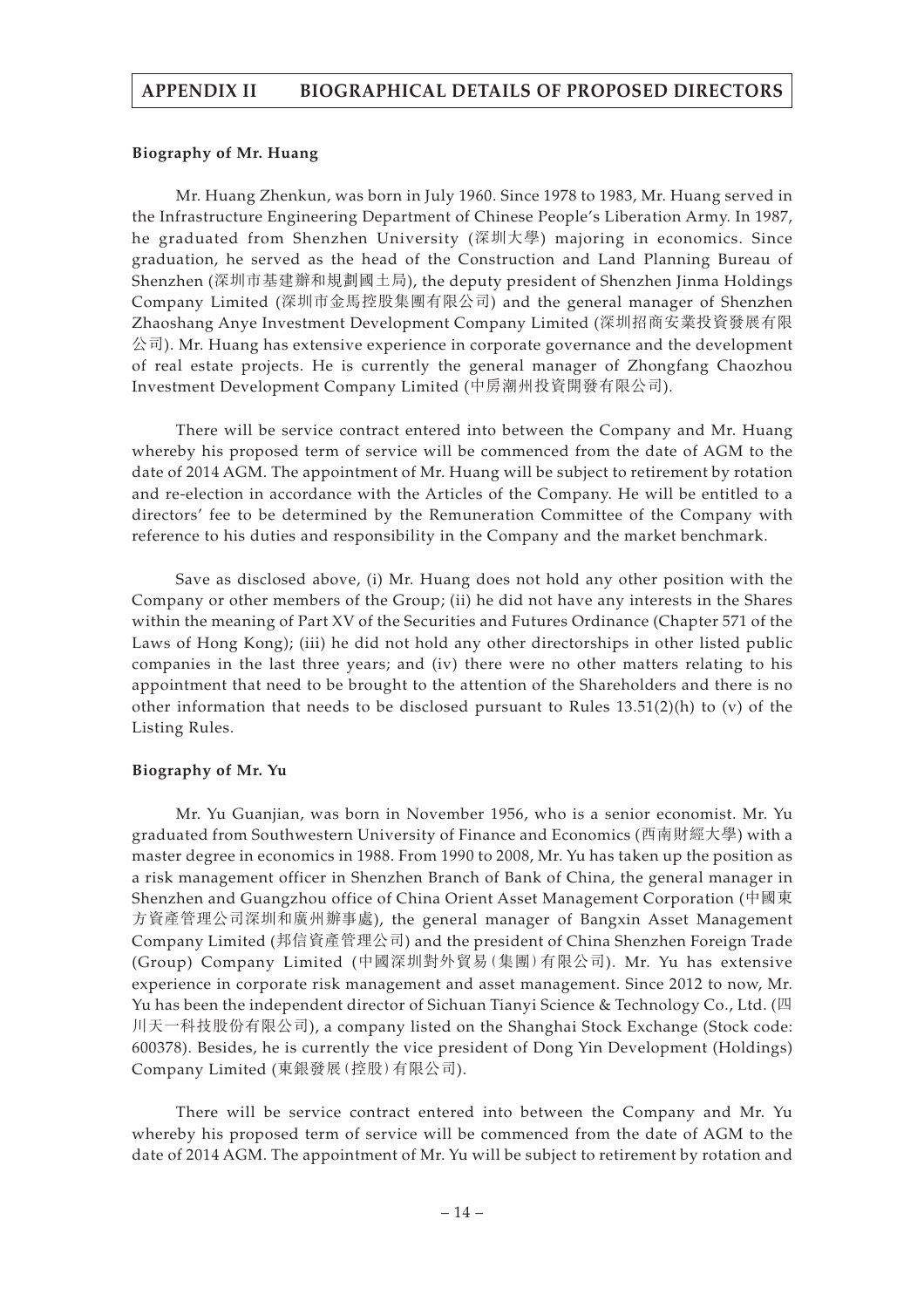re-election in accordance with the Articles of the Company. He will be entitled to a directors' fee to be determined by the Remuneration Committee of the Company with reference to his duties and responsibility in the Company and the market benchmark.

Save as disclosed above, (i) Mr. Yu does not hold any other position with the Company or other members of the Group; (ii) he did not have any interests in the Shares within the meaning of Part XV of the Securities and Futures Ordinance (Chapter 571 of the Laws of Hong Kong); (iii) he did not hold any other directorships in other listed public companies in the last three years; and (iv) there were no other matters relating to his appointment that need to be brought to the attention of the Shareholders and there is no other information that needs to be disclosed pursuant to Rules  $13.51(2)(h)$  to (v) of the Listing Rules.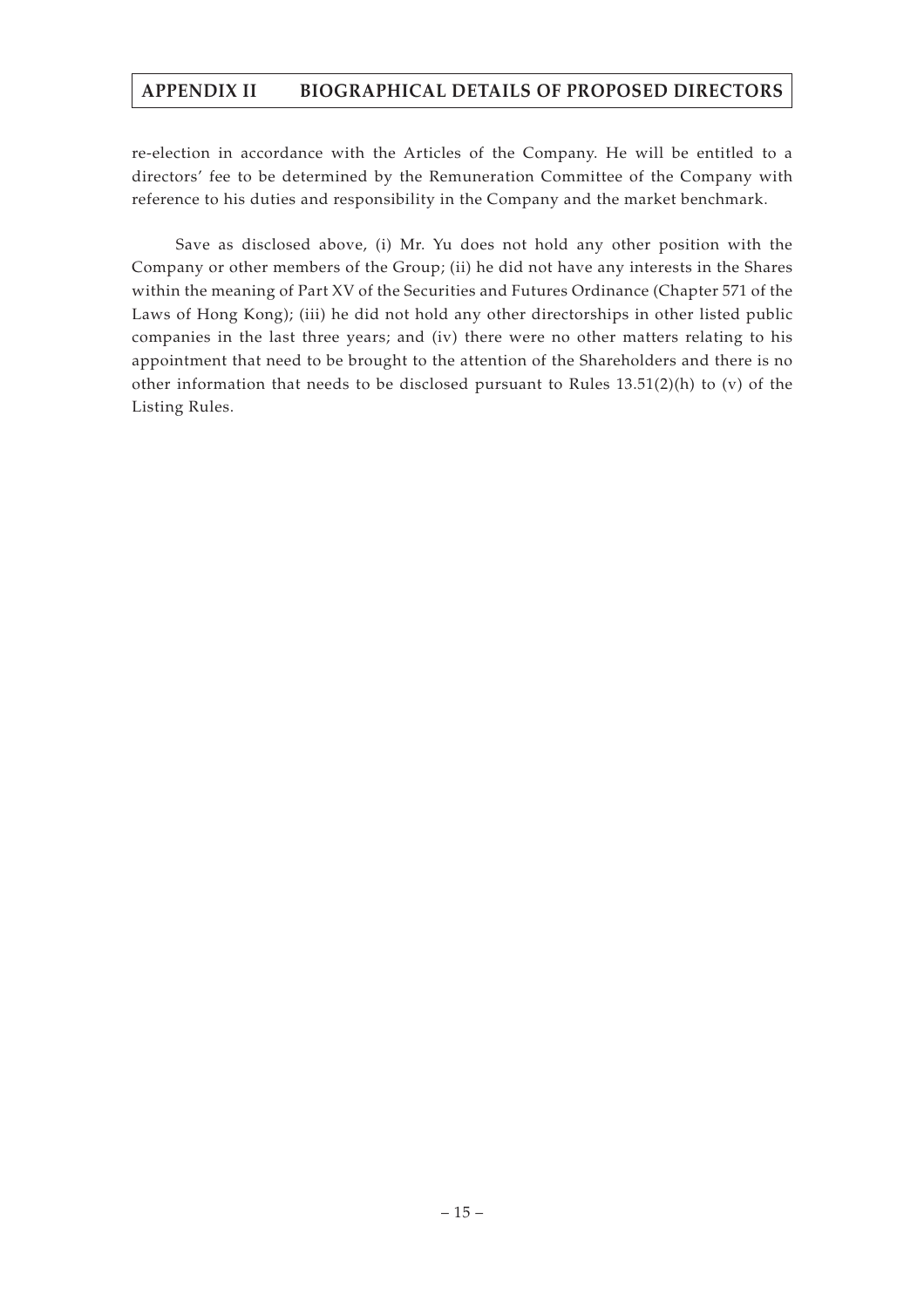

**(Stock code: 747)**

**NOTICE IS HEREBY GIVEN** that the 2012 Annual General Meeting ("**AGM**") of Shenyang Public Utility Holdings Company Limited (the "**Company**") will be held at Conference Room of Lexington Shenyang Rich Gate Hotel, Shenyang, the People's Republic of China at 10:00 a.m. on 21 June 2013 (Friday) to consider and approve or to pass the following matters:

### **I. BY ORDINARY RESOLUTIONS:**

- 1. To consider and approve the reports of the board of directors (the "**Board**") of the Company for the year ended 31 December 2012;
- 2. To consider and approve the audited consolidated financial statements of the Company for the year ended 31 December 2012;
- 3. To consider and approve the reports of the auditors of the Company and its subsidiaries for the year ended 31 December 2012;
- 4. To consider and approve the profit allocation and dividend distribution proposals for the year ended 31 December 2012;
- 5. To consider and approve the re-appointment of Zhong Lei (HK) C.P.A. Company Limited as the auditor of the Company;
- 6. To consider and approve the appointment of Mr. Ma Zhonghong (馬鐘鴻 先生) ("**Mr. Ma**") as the executive director of the fifth Board of Directors of the Company;
- 7. To consider and approve the appointment of Mr. Huang Zhenkun (黃鎮 坤先生) ("**Mr. Huang**") as the non-executive director of the fifth Board of Directors of the Company;
- 8. To consider and approve the appointment of Mr. Deng Xiaogang (鄧曉綱 先生) ("**Mr. Deng**") as the executive director of the fifth Board of Directors of the Company;
- 9. To consider and approve the appointment of Mr. Chau Ngai Ming (鄒毅 銘先生) ("**Mr. Chau**") as the executive director of the fifth Board of Directors of the Company;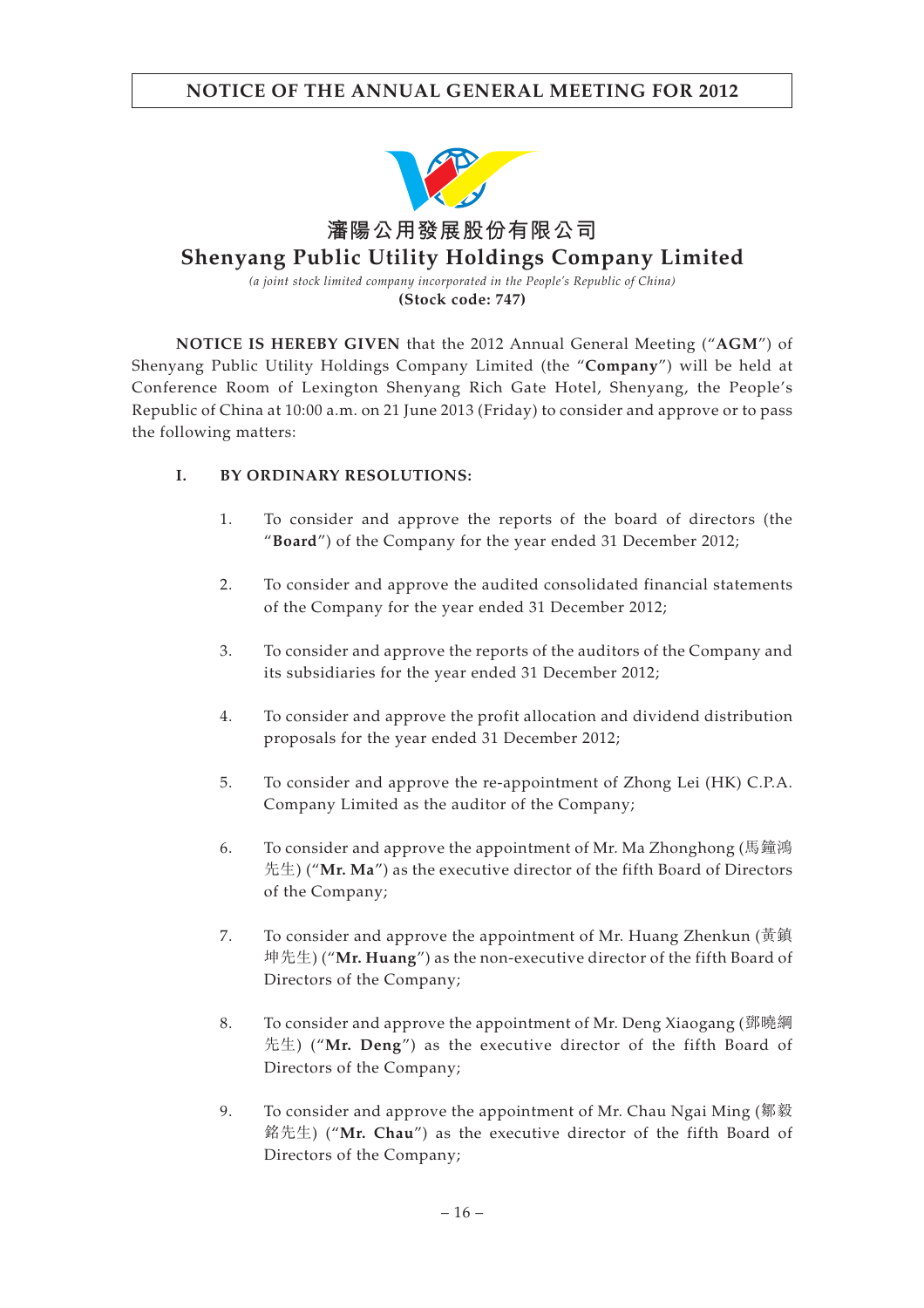- 10. To consider and approve the appointment of Mr. Yu Guanjian (余關健先 生)("**Mr. Yu**") as the independent non-executive director of the fifth Board of Directors of the Company;
- 11. To authorize the Board to fix the remuneration of the proposed directors, Mr. Ma, Mr. Huang, Mr. Deng, Mr. Chau and Mr. Yu and the existing supervisor, Mr. Lu Ming (陸明先生) respectively.

### **II. BY SPECIAL RESOLUTIONS:**

1. To consider and approve the grant to the Board of Directors of the Company the general and unconditional mandate to issue and deal with domestic shares and overseas listed foreign shares ("**H Shares**") independently or concurrently, according to the market conditions and the needs of the Company:

### "**THAT**

- (a) Subject to paragraphs (c) and (d) below and pursuant to the Company Law of the People's Republic of China (the "**Company Law**") and the relevant regulatory stipulations (as amended from time to time) of the Rules Governing the Listing of Securities on the Stock Exchange of Hong Kong Limited (the "**Listing Rules**"), the Board of Directors be granted a general and unconditional mandate to exercise the powers of the Company to allot, issue and deal with new shares during the Relevant Period (as hereinafter defined) and to determine the terms and conditions for the allotment and issue of new shares which include, without limitation, the following terms:
	- (i) class and number of new shares to be issued;
	- (ii) price determination method of new shares and/or issue price (including price range);
	- (iii) the starting and closing dates for the issue of new shares;
	- (iv) class and number of the new shares to be issued to existing shareholders; and
	- (v) the making or granting of offers, agreements and options which might require the exercise of such powers.
- (b) The approval in paragraph (a) shall authorize the Board of Directors during the Relevant Period to make or grant offers, agreements and options which would or might require the exercise of such powers after the end of the Relevant Period.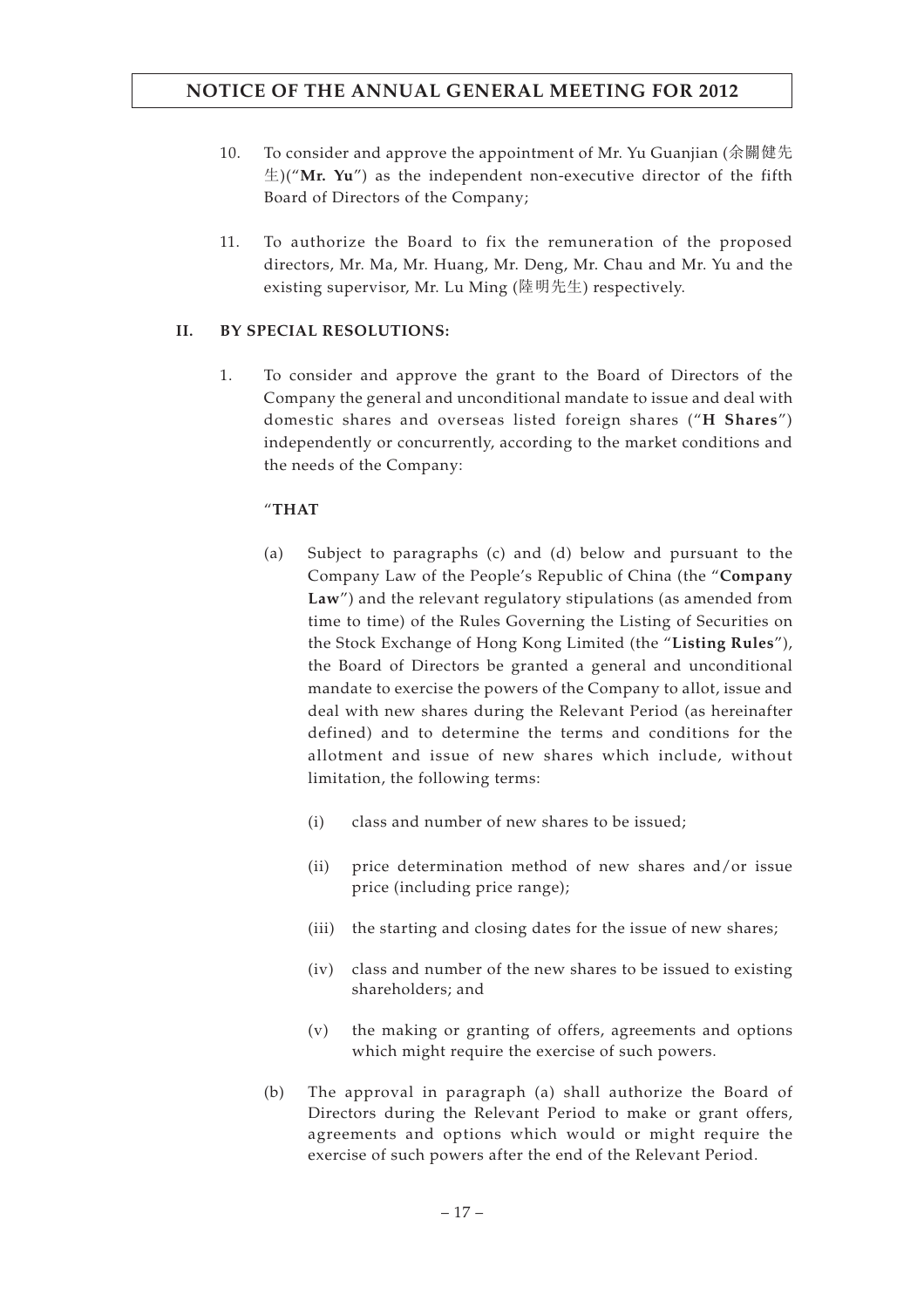- (c) The aggregate nominal amount of the new domestic shares and new H Shares allotted, issued and dealt with conditionally or unconditionally (whether pursuant to an option or otherwise) by the Board of Directors pursuant to the approval in paragraph (a), other than the shares issued pursuant to the Rights Issue (as hereinafter defined) or the rights to purchase the shares of the Company under any option scheme or similar arrangement, shall not exceed 20% of each class of the domestic shares and H Shares of the Company in issue as at the date of passing this resolution.
- (d) In exercising the powers granted in paragraph (a), the Board of Directors must (i) comply with the Company Law and the Listing Rules; and (ii) obtain approval from China Securities Regulatory Commission and other relevant PRC government departments.
- (e) For the purpose of this resolution:

"Relevant Period" means the period from the date of passing this resolution until the earlier of:

- (i) the conclusion of the next annual general meeting of the Company;
- (ii) the expiration of the 12-month period following the passing of this resolution; and
- (iii) the revocation or variation of the mandate granted under this resolution by a special resolution of the Company's shareholders in a general meeting.

"Rights Issue" means the allotment or issue of shares in the Company or other securities which would or might require shares to be allotted and issued pursuant to an offer made to all the shareholders of the Company (excluding for such purpose any shareholder who is resident in a place where such offer is not permitted under the law of that place) and, where appropriate, the holders of other equity securities of the Company entitled to such offer, prorata (apart from fractional entitlements) to their existing holdings of shares or such other equity securities.

(f) The Board of Directors, subject to the approval of the relevant authorities of the PRC and in accordance with the Company Law, be authorized to increase the registered capital of the Company to the required amount upon the exercise of the powers pursuant to paragraph (a) above.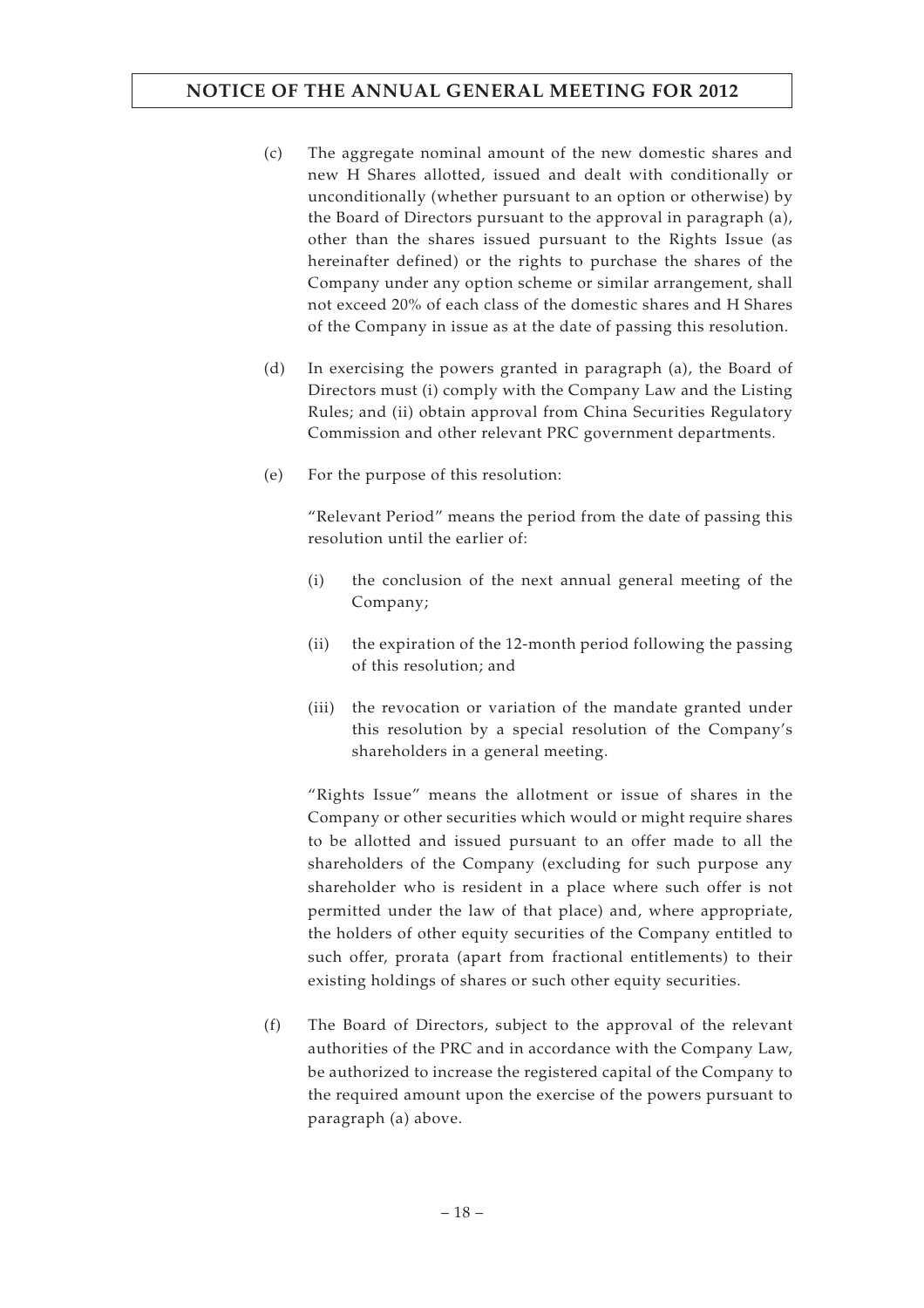- (g) The Board of Directors be authorized to sign the necessary documents, complete the necessary formalities and take other necessary steps to complete the allotment, issue and listing of new shares, provided that the same do not violate the relevant laws, administrative regulations, the relevant regulatory stipulations (as amended from time to time) of the places where the Company is listed and the articles of association of the Company.
- (h) Subject to the requirement of the relevant PRC authorities, the Board of Directors be authorized to make appropriate and necessary amendments to the articles of association of the Company after completion of the allotment and issue of new shares according to the method, type and amount of the allotment and issue of new shares by the Company and the actual situation of the shareholding structure of the Company at the time of completion of the allotment and issue of new shares in order to reflect the alteration of the share capital structure and registered capital of the Company pursuant to the exercise of this mandate."

### 2. "**THAT**

- A) To consider and approve the Board be authorised to issue the corporate bonds (the "**Proposed Bond Issue**") under the approval of the relevant PRC authorities and the bond market conditions pursuant to the following principal terms:
	- (a) Size of Proposed Bond Issue: The aggregate principal amount of the corporate bonds shall not be more than RMB 200 million.
	- (b) Bond Maturity: The maturity of the corporate bonds shall not be more than ten years. The specific maturity shall be subject to the determination by the Board according to capital needs of the Company and market conditions.
	- (c) Issue method and target investors: Subject to the approval of relevant PRC authorities, this issue will be implemented by ways of single issue or issue in installments, and the specific issue method shall be determined by the Board according to the market conditions and capital demand of the Company as authorised by the Shareholders at the general meeting. Target investors include eligible investors under applicable laws and regulations.
	- (d) Use of proceeds: Replenish working capital of the Company and other purposes as permitted by applicable laws and regulations and the Listing Rules.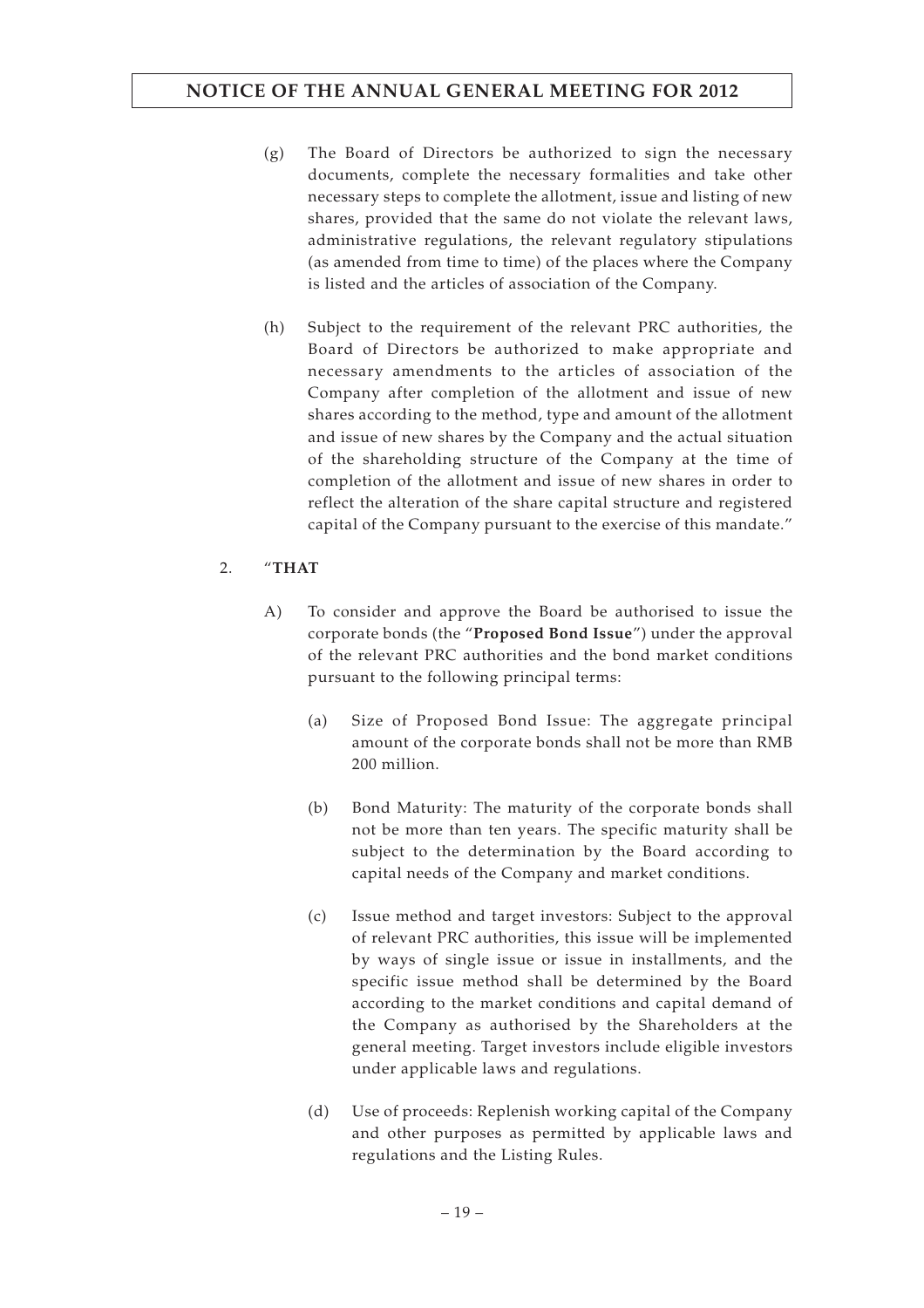- (e) Interest rate or its method of determination: the interest rate for the Proposed Bond Issue will be determined through book-building process.
- (f) Term of validity of the issuance of the corporate bonds: The term of validity of the Proposed Bond Issue will expire two years following the date of passing such resolution.
- B) To assure the completion of the issue and listing of the corporate bonds, the Board is hereby authorized by way of special resolutions to deal with the following matters in relation to the Proposed Bond Issue of the Company, including, but not limited to the followings:
	- (a) to decide and confirm all matters related to the Proposed Bond Issue, including but not limited to timing of issuance, the issue size, maturity, category, whether to issue in tranches and the number of tranches, coupon rates and its method of determination, relevant guarantee arrangements, rating arrangements, arrangements for repayment of principal and payment of interests, repayment security matters, use of proceeds within the scope as approved by the shareholders' meeting, place of listing, etc.;
	- (b) to decide and appoint intermediaries and entrusted manager for the Proposed Bond Issue;
	- (c) to take all necessary actions in relation to the Proposed Bond Issue, including but not limited to execute all necessary contracts, agreements and documents and make disclosure of relevant information pursuant to applicable regulatory requirements, and to approve, confirm and ratify such actions and steps undertaken by the Board or any authorized director in relation to the Proposed Bond Issue;
	- (d) to handle with all matters relating to the repayment of principal and interests of the corporate bond; and
	- (e) to decide and handle all other matters relating to the Proposed Bond Issue.

The authority granted to the Board to deal with the above matters relating to the Proposed Bond Issue will take effect from the date of the passing of such resolution until the day when all the authorized matters in relation to the Proposed Bond Issue have been completed."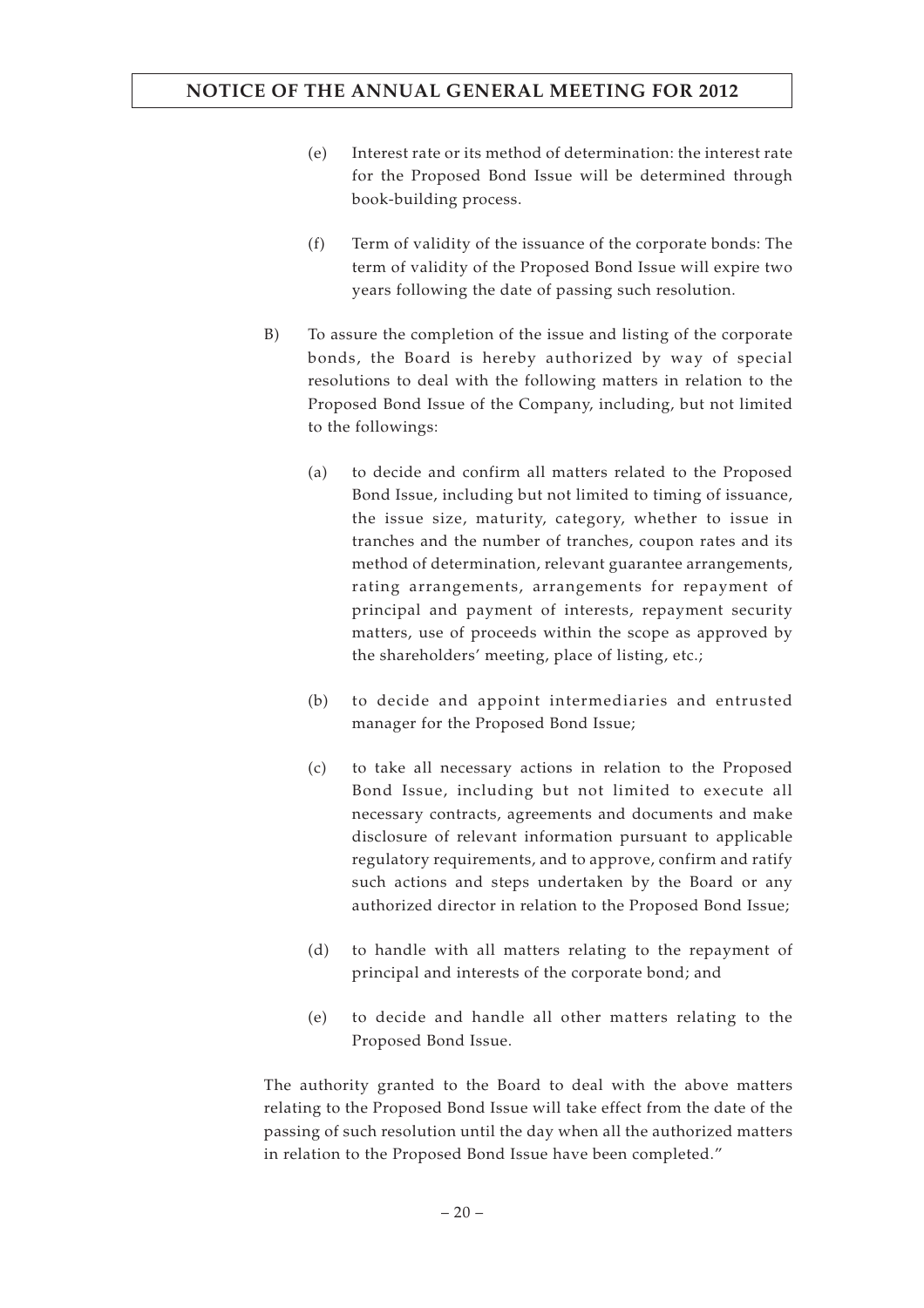### 3. "**THAT**

To consider and approve the name of the Company be changed from "瀋 陽公用發展股份有限公司 Shenyang Public Utility Holdings Company Limited" to "深圳市金馬控股發展股份有限公司 Shenzhen Jinma Development Holdings Company Limited"; and any one director of the Company be hereby authorised to take all such actions and execute all such documents or instruments for and on behalf of the Company as necessary or expedient and make arrangements for all specific matters relating to, in connection with or to give effect to the aforesaid change of the name of the Company."

### 4. "**THAT**

To consider and approve the registered address of the Company be changed from "瀋陽經濟技術開發區中央大街20甲1–4號 (No.1–4, 20A, Central Street, Shenyang Economic and Technological Development Zone, the PRC)" to "深圳市羅湖區延芳路安業馨園AB棟2樓211 (211, 2nd Floor, Block A and B, An Ye Xin Yuan, Yanfang Road, Luohu, Shenzhen, the PRC)" and any one director of the Company be hereby authorised to take all such actions and execute all such documents or instruments for and on behalf of the Company as necessary or expedient and make arrangements for all specific matters relating to, in connection with or to give effect to the aforesaid change of the registered address of the Company."

### 5. "**THAT**

To consider and approve the Board's resolution on the proposed amendments to the articles of association of the Company (details of which will be set out in the circular to be dispatched by the Company as soon as practicable) be approved and confirmed, and that the board of directors of the Company be authorized to modify the wordings of such amendments as appropriate and execute all such documents and/or take all such actions as the board of directors of the Company may, in its absolute discretion, consider necessary or appropriate in respect of the amendments pursuant to the requirements (if any) under the relevant PRC authorities or the relevant regulatory stipulations (as amended from time to time) of the places where the Company is listed and/or in order to deal with other related issues arising from the amendments to the articles of association of the Company accordingly."

> By Order of the Board **Shenyang Public Utility Holdings Company Limited An Mu Zong** *Chairman*

Shenyang, the PRC, 7 May 2013